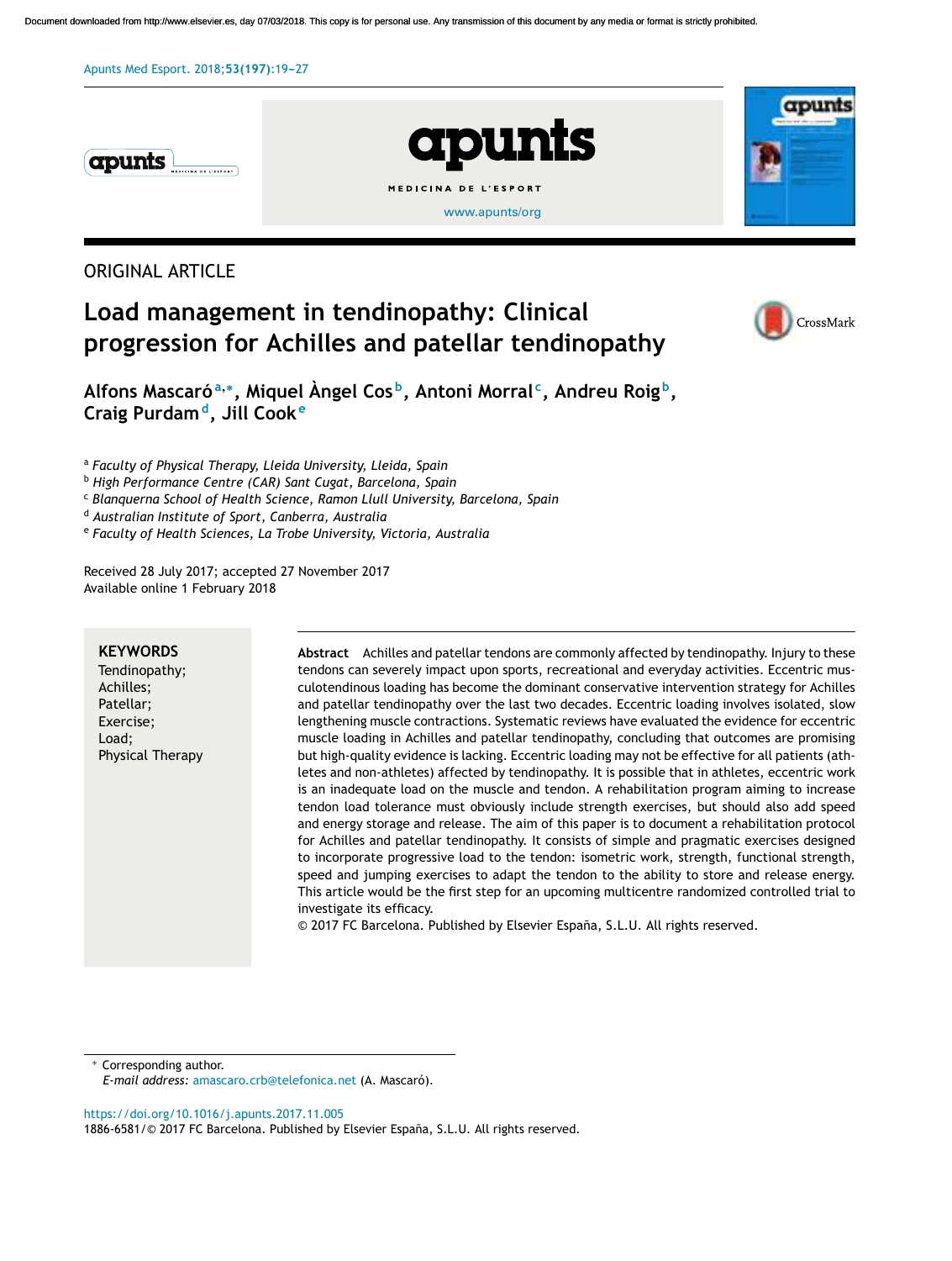#### 20 A. Mascaró et al.

**PALABRAS CLAVE** Tendinopatía; Aquiles; Rotuliana; Ejercicio; Carga;

Terapia física

#### **Gestión de la carga en las tendinopatías: progresión clínica para tendinopatías de Aquiles y rotuliana**

**Resumen** Las tendinopatías de Aquiles y rotuliana son muy frecuentes. Las lesiones en estos tendones pueden afectar severamente a las actividades deportivas, recreativas y cotidianas. En las últimas 2 décadas, los ejercicios excéntricos se han convertido en la principal intervención conservadora para tratar las tendinopatías de Aquiles y rotuliana. Los ejercicios excéntricos no son efectivos en todos los pacientes afectados por tendinopatías (atletas y no atletas). Es posible que en atletas, la carga que genera el trabajo excéntrico sobre el músculo y el tendón sea insuficiente. Un programa de rehabilitación que tenga por objetivo aumentar la tolerancia del tendón a la carga debe, obviamente, incluir ejercicios de fuerza, pero también debe agregar ejercicios de velocidad y ejercicios que aumenten la capacidad para almacenar y liberar energía. Este trabajo muestra un protocolo de rehabilitación para las tendinopatías de Aquiles y rotuliana. Consiste en ejercicios simples y pragmáticos diseñados para incorporar carga progresiva al tendón: mediante trabajo isométrico, fuerza, fuerza funcional, velocidad y ejercicios pliométricos que aumenten en el tendón la capacidad de almacenar y liberar energía. Este trabajo es el primer paso para diseñar un ensayo clínico aleatorizado y multicéntrico que permita evaluar su eficacia.

© 2017 FC Barcelona. Publicado por Elsevier España, S.L.U. Todos los derechos reservados.

## **Background**

Achilles and patellar tendons are commonly affected by tendinopathy, which are overuse injuries characterized by localized tendon pain with loading and dysfunction.<sup>1-3</sup>

I understand tendinopathy as pain and dysfunction not related to the pathology, and knowing that there isn't a direct connection between structure, pain and dysfunction, a classification based on the structure is called into question. The interaction between structure, pain and function hasn't been completely understood. One can find regions in the tendon which are in different stages at the same time. The clinical presentation is a hybrid of reactive and degenerative pathologies, where the structurally ''normal'' part (in the regular image modalities) has a reactive response, and there is a silent degenerative part of the tendon, mechanically and structurally incapable of transmitting tractive load, and this leads to overloading the normal part of the tendon. The tendon pain is partially related to the function, to the tendinopathy, diminishing muscle strength and motor control which, at the same time, reduces the function. The function in this context refers to the muscle's ability to produce the appropriate strength so that the tendon can accumulate and release energy for the sports movements. However, one can find function changes when there is a structural pathology, independent from the pain.<sup>[4](#page-7-0)</sup>

Both are common among athletes and Achilles tendinopathy may also affect sedentary people. Injury to these tendons can severely impact upon sports, recreational and everyday activities.<sup>1-3</sup> The prevalence of patellar tendinopathy is high in sports characterized by high demands on speed and power for the leg extensors (i.e. volleyball and basketball).<sup>[5](#page-7-0)</sup> In the general population, the incidence of Achilles tendinopathy is 1.85 per 1000. In the adult population (21-60 years), the incidence is 2.35 per 1000. In 35% of the cases, a relationship with sports activity was recorded.<sup>[6](#page-7-0)</sup>

Tendinopathy is commonly associated with tendon pathology. Pathological features of tendon pathology include altered cellularity (increased or decreased), break down in the extracellular matrix (ground substance accumulation, disorganized collagen, neurovascular ingrowth). $7$  [E](#page-7-0)ndocrine tenocytes and nerve endings release biochemical substances that are thought to have a role in tendon pain (e.g. substance  $P$ ).<sup>[8](#page-7-0)</sup>

Eccentric musculotendinous loading has become the dominant conservative intervention strategy for Achilles and patellar tendinopathy over the last two decades. Eccentric loading involves isolated, slow lengthening muscle contractions. Systematic reviews have evaluated the evidence for eccentric muscle loading in Achilles<sup>9-13</sup> and patellar<sup>[14,15](#page-7-0)</sup> tendinopathy, concluding that outcomes are promising but high-quality evidence is lacking.<sup>[16](#page-7-0)</sup> Eccentric loading may not be effective for all patients (athletes and non-athletes) affected by tendinopathy.<sup>[17](#page-7-0)</sup> It is possible that in athletes, eccentric work is an inadequate load on the muscle and tendon. A rehabilitation program aiming to increase tendon load tolerance must obviously include strength exercises, but should also add speed and energy storage and release.<sup>[18](#page-7-0)</sup> The aim of this paper is to document a rehabilitation protocol for Achilles and patellar tendinopathy. It consists of simple and pragmatic exercises designed to incorporate progressive load to the tendon: isometric work, strength, functional strength, speed and jumping exercises to adapt the tendon to the ability to store and release energy ([Fig.](#page-2-0) 1). This article would be the first step for an upcoming multicenter randomized controlled trial to investigate its efficacy.

The development of a rehabilitation plan for any individual with tendinopathy requires complex clinical reasoning, with reference to the pathoanatomical diagnosis and the functional requirements of the person. Tendinopathy and subsequent rehabilitation will vary considerably depending on the site of the pathology (i.e. insertional or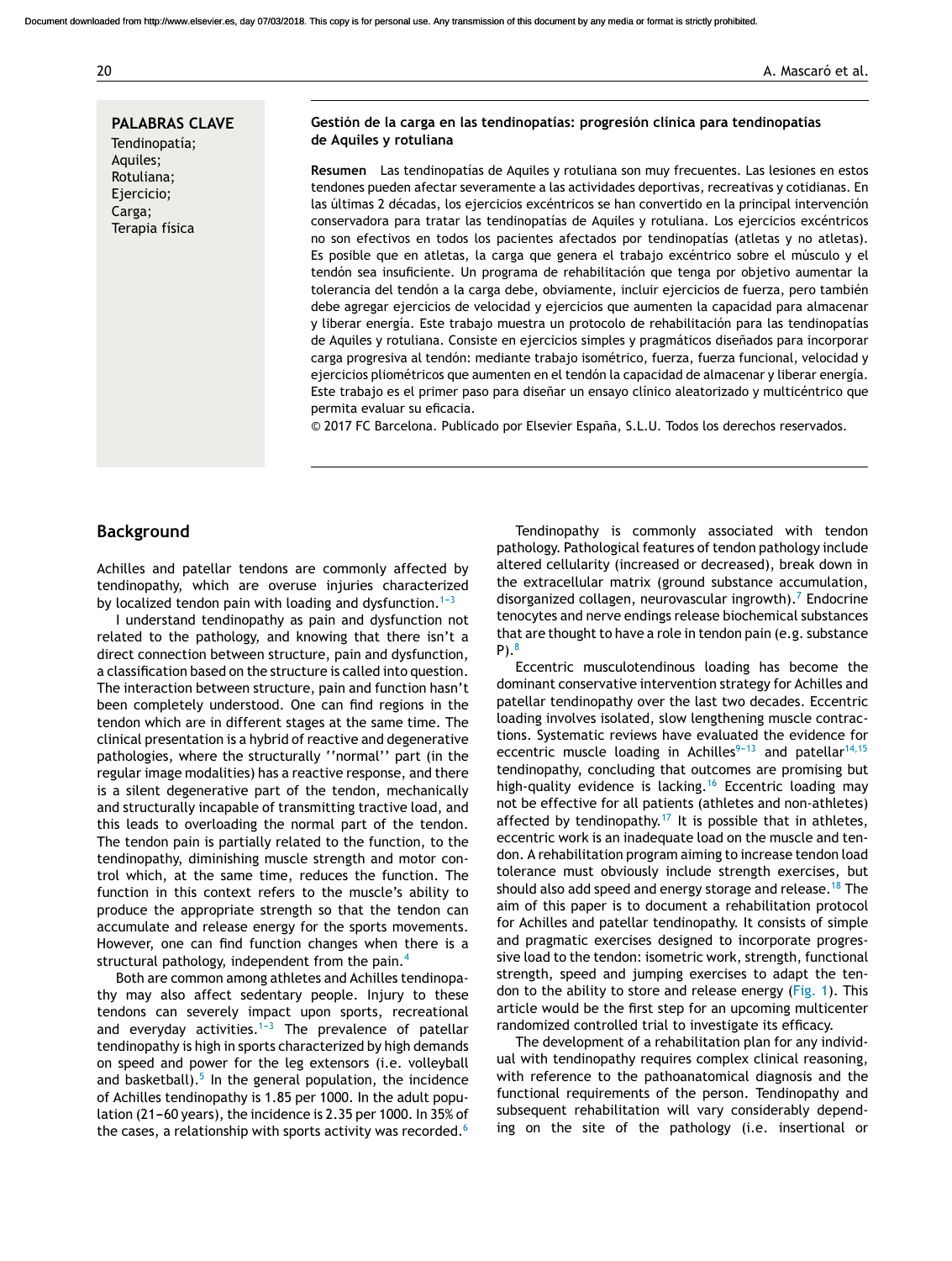<span id="page-2-0"></span>

**Fig. 1** Programme to incorporate progressive load to the tendon.

mid-substance), the stage of the tendinopathy, functional assessment, fitness level of the person, contributing issues throughout the kinetic chain, comorbidities and concurrent presentations.[19](#page-7-0)

Scientific literature suggests that the pathogenesis of Achilles tendinopathy is heterogenic. Several risk factors and interactions between them have been identified. Both extrinsic (e.g. overuse) and intrinsic factors may predispose to injury.<sup>20-22</sup> These include lipid levels, genes, metabolic disorders, age, circulating and local cytokine production, genre, biomechanics and body composition. $^{23}$  $^{23}$  $^{23}$  It is crucial to have a holistic view of the patient and assess the risk factors.  $21,24$  It is also important to take into account the total amount of load in the tendon, both at work and in sport. $25$ Understanding and addressing these factors may improve the outcomes.

The literature on the rehabilitation of tendinopathy suggests that the most important treatment is appropriate loading.<sup>[26](#page-7-0)</sup> The continuum model of tendinopathy<sup>[27](#page-7-0)</sup> provides a reasoned basis for considering targeted rehabilitation dependent on current clinical presentation.

Each component of the rehabilitation program, in particular loading, must be handled in relation to the nature, speed and magnitude of the forces applied to the muscle/tendon/bone unit in order to achieve the goals of the particular management phase, without causing exacerbation of the pathological state or pain. Exercise prescription can target matrix reorganization and collagen syntheses,  $28$ reduce tenocyte activity, affect tendon compliance $29,30$  or have an analgesic effect. $31$  While matrix reorganization and improved collagen integrity are sometimes considered to be goals of the rehabilitation process, measurable structural change does not necessarily correlate with therapeutic outcome.[32](#page-7-0) There is reasonable evidence to refute observable structural change as an explanation of the benefits of eccentric work in tendinopathy. $33$  Exercise prescription may exert positive therapeutic effects through other mechanisms, such as change in mechanical properties of the tendon, functional strength, innervation, vascularity or perception of pain.

An accurate diagnosis is essential, imaging tests are helpful, but what really is important is a good clinical assessment. Based on the continuum model, we need to stage where the tendon pathology is: reactive tendinopathy, tendon dysrepair, degenerative or reactive on degenerative tendinopathy. The management of the load is the gold standard treatment at all stages. Early load management in a reactive tendon may keep them in the early stages of tendon pathology and limit the progression of their pathology.

# **Key points to design and manage tendon load progression**

#### **Pain relief and balanced training**

- 1. Pain inhibits the athlete using the elastic (energy storage and release) capacity of the tendon, thereby compromis-ing function and performance.<sup>[18](#page-7-0)</sup>
- 2. Excessive training volume or too intense training involving the elastic function of tendons may induce tendon overload and are important factors in the onset of athletic tendinopathy.
- 3. Repeated training combined with too short resting periods can result in a net degradation of the matrix and lead to overuse injury. $26$
- 4. Managing tendinopathy in season centers around load management, these include strategies that control pain, both reducing aggravating loads and introducing pain-relieving loads.<sup>[18](#page-7-0)</sup>
- 5. No medication or injectable treatment to date has been shown to alter tissue properties; only tendon load can stimulate remodeling.<sup>[18](#page-7-0)</sup>
- 6. The only option for repeated failures to accommodate athletic load is a comprehensive rehabilitation program that can increase the load absorption ability of the tendon.<sup>[18](#page-7-0)</sup>
- 7. Loads that reduce pain should be introduced as early as possible. Loading to decrease pain will maintain a load stimulus on the tendon that is critical to maintain cell function and matrix integrity.<sup>[18](#page-7-0)</sup>
- 8. In painful (reactive, reactive on degenerative) tendons, isometric contraction with some load decreases pain for several hours.<sup>[18](#page-7-0)</sup> These loads can be repeated several times a day, using  $40-60$ " holds,  $4-5$  times, to reduce pain and maintain some muscle capacity and tendon load.<sup>[18](#page-7-0)</sup> In highly reactive and painful tendons, bilateral exercises, shorter holding time and fewer repetitions per day may be indicated.<sup>[18](#page-7-0)</sup> Literature supports the use of isometric work in painful conditions; sustained isometric fatiguing muscle contraction recruits segmental and/or extrasegmental descending inhibition mechanisms. The recruitment of descending inhibition results in mechanical hypoalgesia and increased pressure pain threshold in healthy individuals.<sup>[18](#page-7-0)</sup> Although there isn't a golden standard for tendinopathy rehab,  $34$  the guidelines (progression protocols) described in this article match the standards that other authors had previously presented and discussed.<sup>[18,34,35](#page-7-0)</sup> During the strength training sessions, the patients can use metronomes or phone apps, which provide a better control of the number of repetitions of each exercise. Adding these external stimuli has proven to maximize the effects of the workout and to prevent relapses $34-36$  and it must be taken into account.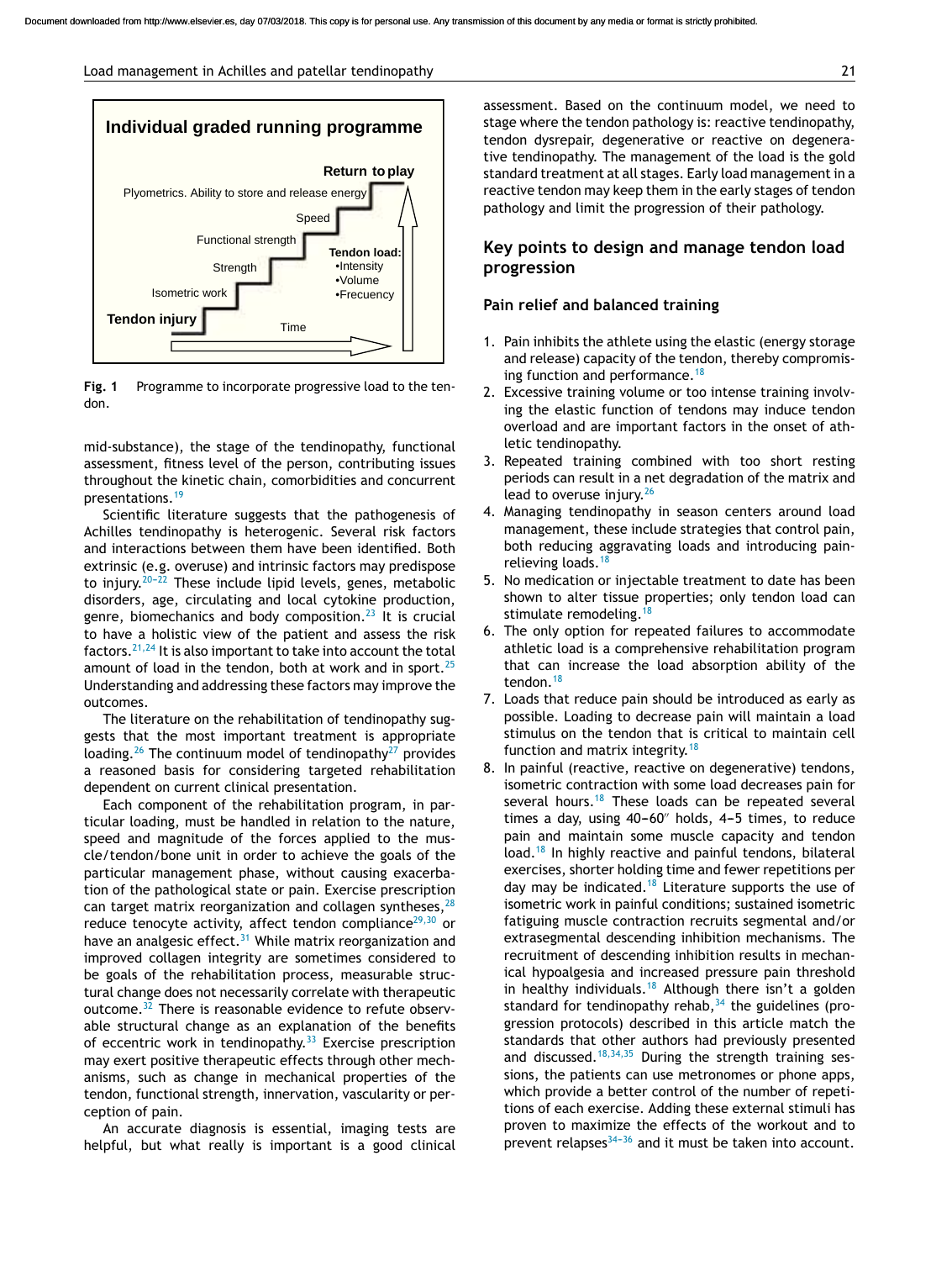9. Moderate to heavy loads with slow machine-based weights rarely cause pain.<sup>[18](#page-7-0)</sup> These exercises should be completed in the mid to inner range of the muscletendon unit to reduce compression at the tendon insertion.<sup>[18](#page-7-0)</sup>

#### **Measuring tendon response to load**

- 10. Provocative tests and objective scoring methods should be used to monitor tendon pain. As the VISA scales give substantial scores on pain during high-level activity, they are not responsive to short-term change and are best used on a month-to-month basis. Pain behavior the day after loading is the critical load response test. The athlete can monitor tendon response to training loads by completing a simple loading test every day at a similar time (avoid early morning except in the Achilles where morning pain and stiffness can be a good guide to progression).  $18$
- 11. Perhaps it is the magnitude of the structural tendon response to a load what matters, as this appears to occur before pain arises or changes. An instrument that could quantify the response of a tendon to load would mean a huge advance in the management of tendinopathy.<sup>[18](#page-7-0)</sup>

# **Prevention of tendon rupture. Evidence for changing tendon structure: aerobic training, synthesis of collagen and rest time**

- 12. Kannus and Józsa examined 891 spontaneously ruptured tendons histologically and found that 864 (97%) of them had degenerative changes. $37$  If there's degeneration and tendon overload for a prolonged period, the whole tendon can become degenerative and may fail completely. $38,39$  Avoiding these pathological changes is the main prevention to prevent rupture of the Achilles tendon. $40,41$  So, in addition to improving the pain and the functional-capacity load tolerance, we must maintain or improve tendon structure to prevent tendon rupture.<sup>[27](#page-7-0)</sup>
- 13. Mechanical loading seems to induce changes in gross morphology, mechanical properties as well as biochemical parameters of tendon tissue. $42$  It appears that both intense and regular exercise raise human collagen syn-thesis (Langberg et al., 1999, <sup>[43](#page-8-0)</sup> 2000, <sup>[44](#page-8-0)</sup> 2001<sup>[45](#page-8-0)</sup>; Miller et al., 2005 $46$ ), which suggests that human tendon tissue is more metabolically active in response to activity than what was previously believed.[47](#page-8-0) Intense exercise increased the formation of type I collagen during the recovery process, which suggests that intense physi-cal loading leads to some kind of adaptation.<sup>[48](#page-8-0)</sup> Intense exercise in humans is followed by an increase of collagen synthesis and degradation. Over the first 24-36 h, this response results in a net loss of collagen, but this is followed by a net synthesis  $36-72$  h after exercise.<sup>[26](#page-7-0)</sup> An increased collagen synthesis is consistently observed as a part of the tendon adaptation response to mechanical loading,  $42$  however the integration of new collagen into the matrix has not been shown. The COOH-terminal propeptide of type I collagen (PICP) is an indicator for

collagen type I synthesis. PICP initially decreased after exercise and an increase in this marker of collagen syn-thesis was detected 72h after exercise.<sup>[48](#page-8-0)</sup> In healthy humans, both synthesis and degradation increased after 4 week of physical training, whereas after 11 weeks only the collagen synthesis, and not the collagen degrada-tion, was chronically raised.<sup>[48](#page-8-0)</sup>

The idea that the tendon can hypertrophy in response to mechanical loading suggests that there is a net formation of connective tissue.<sup>[47](#page-8-0)</sup> Both long-term (years) and relatively short-term (months) loading induce tendon hypertrophy. The degree of hypertrophy is rather small and seems to occur only in certain tendon regions.<sup>[42](#page-8-0)</sup> However, this appears to be true only in young people as collagen turnover after the age of 17 years is limited (Heinemeier et al., 2011). $42$ 

- 14. Persons who undergo regular training have a greater Achilles tendon cross-sectional area than other agematched persons (Magnusson and Kjaer,  $2003^{49}$  $2003^{49}$  $2003^{49}$ ; Kongsgaard et al., 2005 $^{50}$ [\),](#page-8-0) which indirectly reflects a region-specific hypertrophy in response to long term loading, $47$  possibly during adolescent loading when the tendon is able to adapt structurally to load.
- 15. The potential region-specific adaptation to running appears to be far greater in men than in women. The ability of the tendon to adapt to regular loading is atten-uated in women.<sup>[47](#page-8-0)</sup>
- 16. A similar increase in collagen synthesis is seen that is independent of exercise volume (repetitions), which suggests that there is a ceiling effect in collagen synthesis.<sup>[26](#page-7-0)</sup>
- 17. The fact that pro collagen expression is regulated the same way in the tendon regardless of the type of muscle contraction (eccentric, isometric or concentric) supports the belief that the collagen protein synthesis response is regulated by fibroblast strain.<sup>[26](#page-7-0)</sup>
- 18. With regard to tendon mechanical properties, increased tendon stiffness is generally observed in response to large volumes of loading. $42$

#### **Integrating structural effects of exercise into rehabilitation**

19. Studies suggest that appropriate loading during rehabilitation of tendinopathy is the most important treatment method.<sup>[19](#page-7-0)</sup> Exercise prescription can target matrix reorganization and collagen synthesis, reduce tenocyte activity, affect tendon compliance or have an anal-gesic effect.<sup>[19](#page-7-0)</sup> The way the absorption of energy is distributed across the kinetic chain is important and each tendinopathy requires a holistic approach in terms of rehabilitation.<sup>[15](#page-7-0)</sup> Each component of the rehabilitation program, in particular loading, must be handled in relation to the nature, speed and magnitude of the forces applied to the muscle/tendon/bone unit in order to achieve the goals of the particular management stage [\(Table](#page-4-0) 1), without causing an exacerbation of the pathological state or pain. When planning a rehabilitation strategy, it is crucial to find an approach that addresses the re-education of muscle function instead as consider-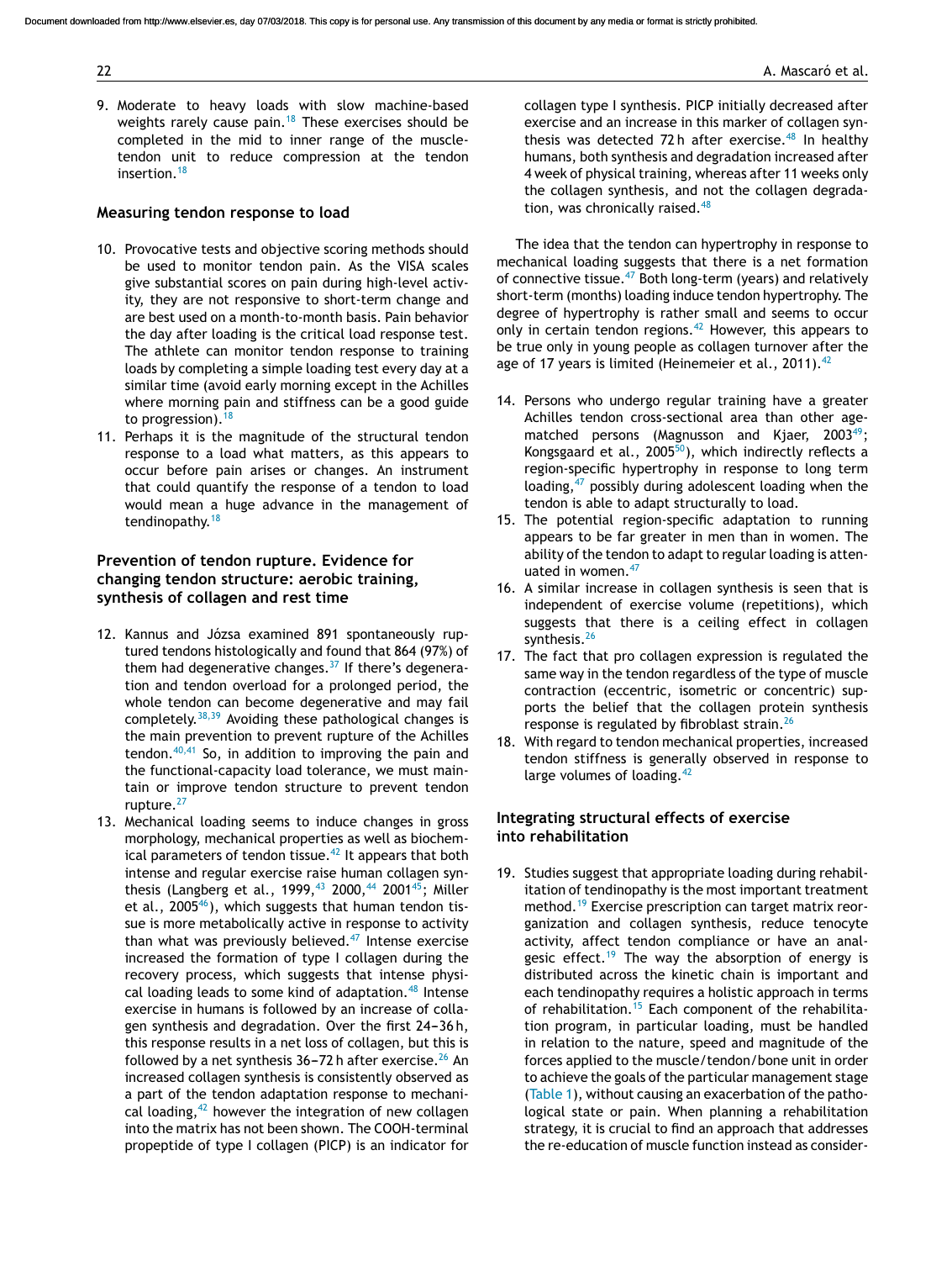#### <span id="page-4-0"></span>Load management in Achilles and patellar tendinopathy 23

| Table 1 |  |  |  | Treatments and considerations for different tendinopathy stages. $27$ |  |
|---------|--|--|--|-----------------------------------------------------------------------|--|
|---------|--|--|--|-----------------------------------------------------------------------|--|

| Pathology                 | Treatment                                                                                                                                                 | Considerations                                                                                                                                                                                                                                    |  |
|---------------------------|-----------------------------------------------------------------------------------------------------------------------------------------------------------|---------------------------------------------------------------------------------------------------------------------------------------------------------------------------------------------------------------------------------------------------|--|
| Reactive tendinopathy     | Load management (reduction).<br>Assessment and modification of<br>intensity, duration, frequency<br>and type of load is the key<br>clinical intervention. | 1. The tendon shows no<br>adaptation to load $\rightarrow$ back<br>to the load used before the<br>symptoms<br>2. Isometrics                                                                                                                       |  |
| Tendon dysrepair          | Process of adaptation to<br>$load \rightarrow load$ management<br>and exercise.                                                                           | Progression of strength work:<br>Isometrics<br>2. Slow dynamic functional<br>work (first progressing the<br>strength, then the speed)<br>3. Add endurance as required<br>4. Progressing the compression<br>5. Energy storage and release<br>loads |  |
| Degenerative tendinopathy | Process of adaptation to<br>$load \rightarrow load$ management<br>and exercise.                                                                           | Progression of strength work:<br>Isometrics<br>Slow dynamic functional work<br>(first progressing the strength,<br>then the speed)<br>Progressing the compression<br>High load elastic (plyometric<br>work)                                       |  |
| Reactive on degenerative  | Settle the reactive tendon first<br>and then address the<br>degenerative component                                                                        | The reactive tendinopathy<br>settles relatively quickly                                                                                                                                                                                           |  |

ing the tendon as an isolated unit. While early stimulus of the muscle tendon unit is typically focused on isometric muscle activation, which may include muscle stimulation, most programs advocate the progression to higher loads as guided by symptom presentation.<sup>[19](#page-7-0)</sup> Progression beyond the early isolated strength and hypertrophy loading requires functional conditioning of the muscle-tendon unit, adjusting tendon load through faster eccentric work prior to starting skill specific reeducation such as landings, before introducing sports specific challenges such as sprinting and cutting.<sup>[19](#page-7-0)</sup> Consideration of the cortical effects of exercise on the motor cortex are critical.

#### **Effect of loading on tendon. Goals according to key points**

- 1. Removing the cause of reactive or reactive on degenerative tendinopathy (usually unaccustomed load)
- 2. Reduce the pain through reduction of high loads
- 3. Introducing isometric loads that reduce pain at early stages
- 4. Adapt the training volume and resting periods to the amount that the tendon can safely handle at that moment
- 5. Increasing load capacity of the tendon up to that required by the person by improving the structural and/or mechanical properties of the tendon

6. At the end of the progression the athlete should be able to use the elastic capacity of tendon and have regained function of the kinetic chain suitable for performance

#### **Methods that lead to goal achievement according to key point**

1. Load management (reductions) removes the cause of reactive or reactive on degenerative tendinopathy. $^{23}$  $^{23}$  $^{23}$ Assessment and modification of the intensity, duration, frequency and type of load is the key clinical intervention. $^{23}$  $^{23}$  $^{23}$  Intensity seems to be the most important feature; therefore this is the first factor we should modify by removing intensity peaks (i.e. sprinting, sets, Fartlek, fast changes of direction, explosive jumping). Frequency is a very flexible value that we can use to adapt the load (more or less resting hours between workouts depending on the pain level of the next day). Volume seems to be the less aggressive feature, if there is enough time of rest among workouts, therefore at early stages we can keep the volume of training and change intensity and frequency. If pain increases the day after the workout we need to assess if the person should maintain regular training or adapt their training. Sometimes the athlete may need a different approach than the rest of the group (alternate days, half track, specific work,...). The change on the Numeric Pain Scale (NPS) value the day after the workout tells us if the load is tolerated. Daily NPS: NPS should not raise on the loading test the day after training.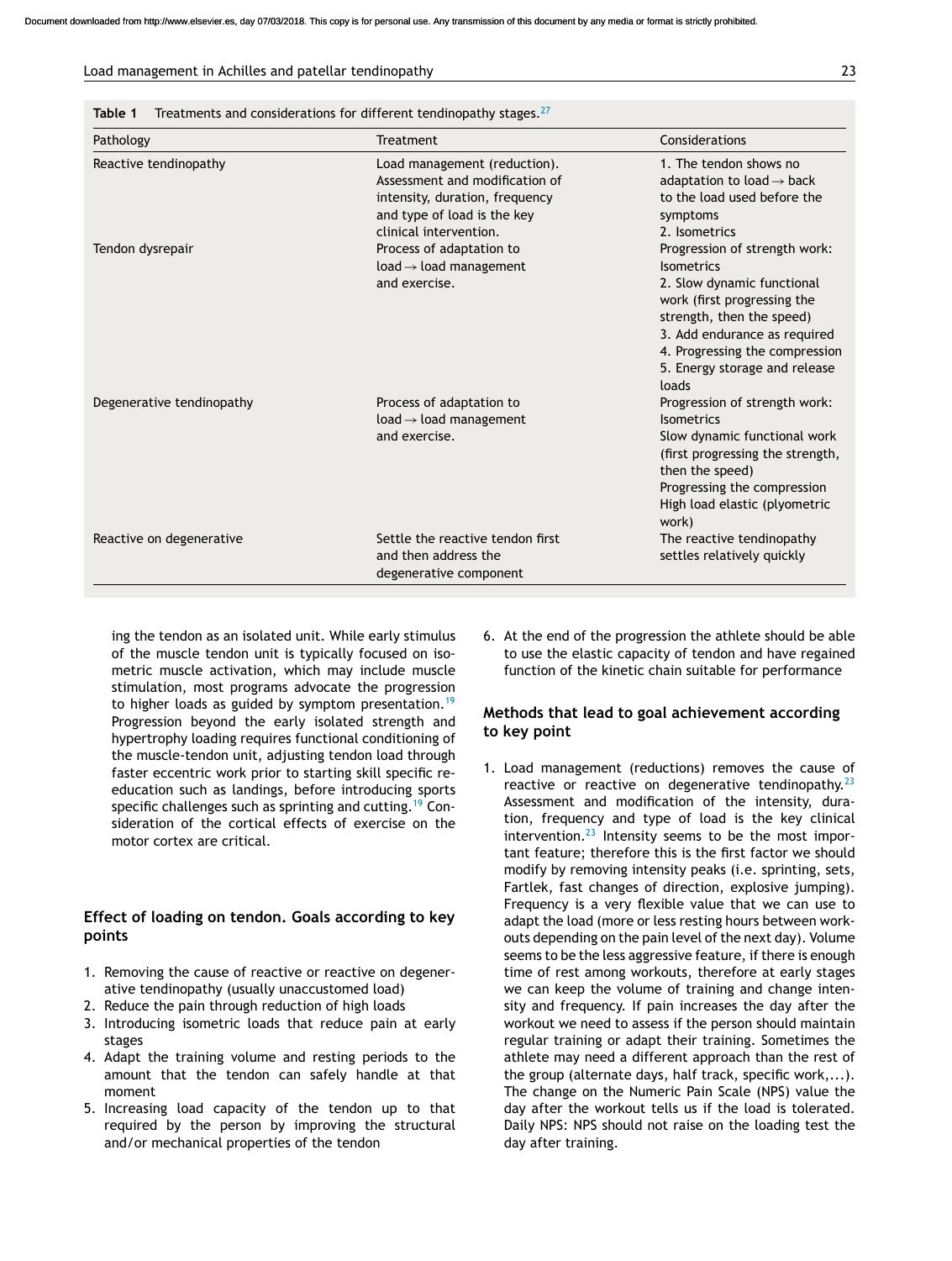| 24 |  | . Mascaró et al. |
|----|--|------------------|
|    |  |                  |
|    |  |                  |

| Table 2                 | Numeric pain scale and its correlation with training intensity. |                              |  |  |  |       |               |  |     |                                              |              |
|-------------------------|-----------------------------------------------------------------|------------------------------|--|--|--|-------|---------------|--|-----|----------------------------------------------|--------------|
| $\Omega$                |                                                                 | $1 \t 7 \t 3$                |  |  |  | 4 5 6 |               |  | 789 |                                              | 1Ο           |
| No pain                 |                                                                 | Light pain                   |  |  |  |       | Moderate pain |  |     | Intense pain, resulting in modified function | Highest pain |
| Safe training intensity |                                                                 | Excessive training intensity |  |  |  |       |               |  |     |                                              |              |



- 2. Isometric exercises reduce the pain in the early phase of rehabilitation or while managing an athlete in season. Isometrics must be heavy (up to 70% maximal voluntary isometric contraction) for the musculotendinous unit and be held for a long time (up to  $45 s$ ).  $51,52$
- 3. How the tendon responds to the training volume and rest periods indicates if the amount of load is within the load that the tendon can safely handle. During early stages of rehabilitation high energy storage loads should not be repeated in less than 48 h. Adapting the training according to the NPS observed the next day: If NPS increases keep 72 h rest between workouts, if NPS does not increase, keep 48 h rest between workouts, if NPS decreases it is possible to increase the frequency or intensity of high load training.
- 4. To Increase load capacity of the tendon up to that required by the person by improving either structural or mechanical properties of the tendon, we must increase load absorption ability of the musculotendinous unit and the kinetic chain, through progressive loading. Mechanical properties of tendon, including tendon compliance, are improved later in rehabilitation by retraining landings, running, changing pace or direction, jumps (energy storage loads). Eccentric exercises incorporated in all the loads proposed in this paper seems to be the best way to stimulate remodeling of tissue.
- 5. The ultimate goal is that the athlete should be able to use the elastic capacity of tendon and have regained function of the kinetic chain suitable for performance. Functional exercises and individual technical exercises that involve high loads at maximum speed, to apply high force and

achieve high velocity, maximum expression of force in sports where tendon have to show their ability to store and release energy in functional and asymptomatic form.

# **Monitoring effect: load dosage and pain management according to pain level the day after the training Numeric Pain Scale (NPS)**

Numbered scale from 0 to 10, where 0 means lack of pain and 10 the highest imaginable level of pain. The patient chooses the level that better suits his symptoms, knowing that 7 means an exaggerated pain resulting in modified function. It is essential to correlate pain during training with change on the loading test the next day (Table 2).

# **Exercises progression**

This is an example of progression, which would vary depending of the goals of each patient. Goals are different for an elite volleyball player and a weekend warrior. The program must be unique to each individual, since the needs of each person are also unique. The highest demanding parts of this program only apply to high performance level of competitive sports (Table 3).

1. On early stages, we keep a daily isometric work: 4-5 isometrics, holding 40′′ (from 30 to 60′′) and resting at least 1 min and up to 2 min between each, 3 times a day. High loads provide best results. The load needs to be high but avoid muscle fatigue. Muscle vibration during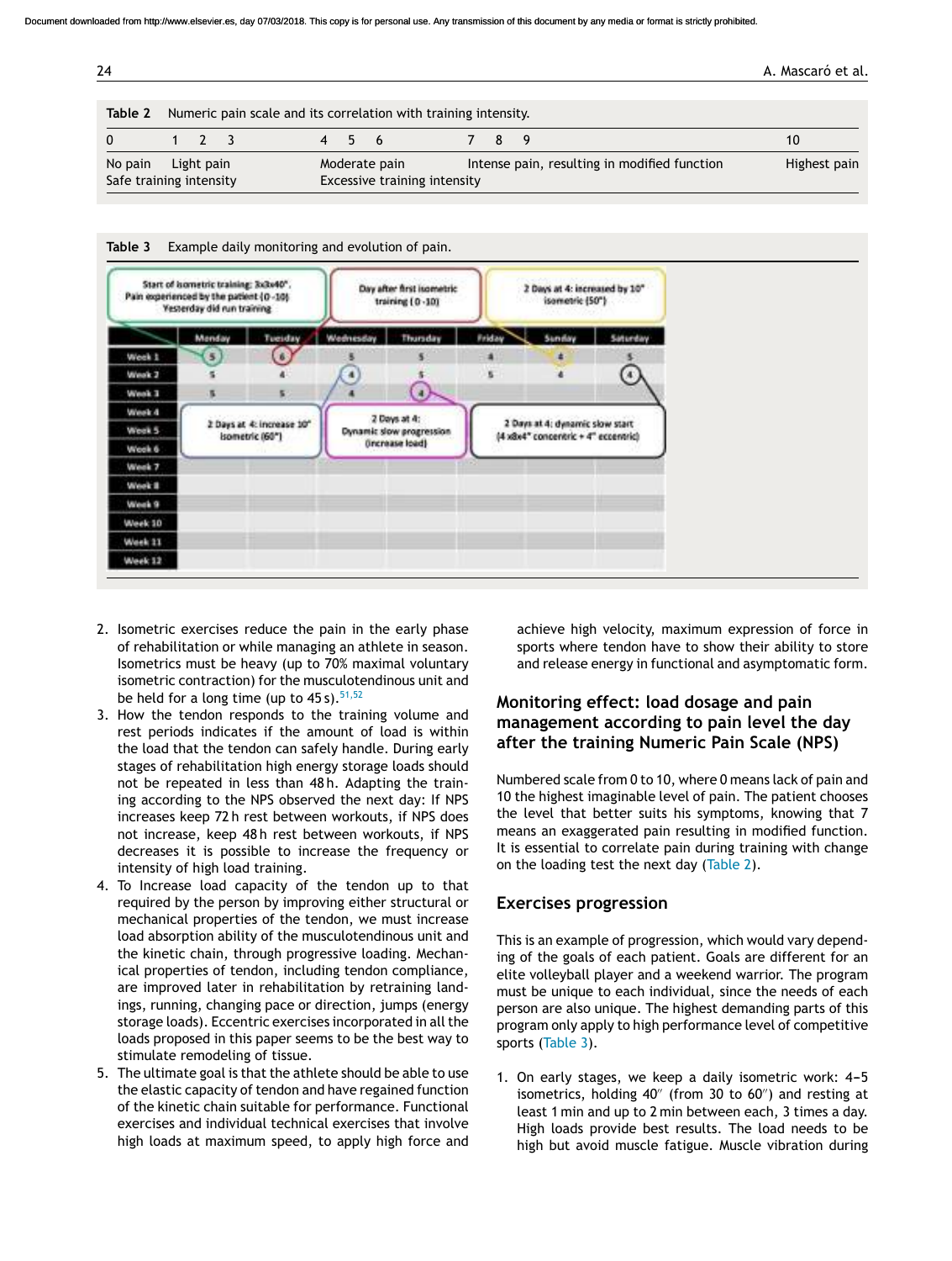#### Load management in Achilles and patellar tendinopathy 25

the execution of the exercise means that we are approaching fatigue and that the load is excessive. The exercise needs to be stopped at that moment and we will take that time (being 20′′ , 30′′ , 40′′ or any other amount) as a reference for progression.

Do I feel pain for the next few hours? No = maintain and gradually increase the time you hold the isometric contraction or the load if I stay below or equal to pain level 4 for 2 or 3 days. Yes = reduce the time you hold the isometric contraction

2. Progression: start slow isotonic exercises on alternate days. 4 sets of slow concentric-eccentric, 6-8 repetitions of 4''concentric + 4'' eccentric. Increase the load (2 kg, 4 kg, 6 kg-12 kg). Rest 30" between sets. Once a day, on alternate days. We keep the isometric work, alternating slow dynamic exercises (one-day isometric work, next day slow dynamic work, next one isomet $ric...$ )

Do I feel more pain the next day? No = increase the load in slow dynamic exercises every 2 or 3 days when I stay below or equal to pain level 4 for 2 or 3 days. Yes = reduce the load in slow dynamic exercises

3. Then increase the speed with functional exercises when base strength is adequate

Do I feel more pain the next day? No = increase the speed in functional exercises every 2 or 3 days when I stay below or equal to pain level 4. Yes = reduce the speed in functional exercises.

Maintain the strength exercises

4. Progression: add fast dynamic exercises every three days. 3 sets of fast concentric-eccentric contraction (explosive), 6-8 repetitions. Rest 2 min among sets. Once a day, every three days. Alternating fast dynamic work with slow dynamic and isometric work. (One day fast dynamic, the next day slow dynamic, the other day isometric, then again fast dynamic,....)

Do I feel more pain the next day? Yes = reduce the number of energy storage exercises. No = increase the number of energy storage exercises every 5-6 days

Maintain the strength exercises

### **Discussion**

Achilles and patellar tendinopathy are the most common tendinopathies of the lower limbs. The ideal treatment to manage these tendinopathies doesn't exist. There is a need for further research to resolve which is the best therapeutic strategy to help those patients who suffer from tendinopathies.

On the other hand, there is a number of effective exercise programs for Achilles and patellar tendinopathies. Eccentric training is the most commonly used. It was first posed by Alfredson et al. $53$  Systematic reviews have evaluated the results of eccentric loading of the injured tendon in

tendinopathy, concluding that outcomes are promising, but high-quality evidence is lacking.<sup>[54,55](#page-8-0)</sup>

In our experience, the results obtained by athletic patients (professionals and nonprofessionals) in an isolated eccentric exercise program are poor.

Malliaras et al.<sup>[16](#page-7-0)</sup> performed a systematic review of studies comparing two or more loading programs for Achilles and patellar tendinopathy. His conclusions recommend bearing in mind the eccentric and concentric exercises.

There are studies that recommend a Heavy Slow Resis-tance (HSR) program to treat lower limb tendinopathy.<sup>[56,57](#page-8-0)</sup> Keep in mind that the eccentric-exercise training is slow lengthening of a muscle-tendon unit while it is under load and Heavy-slow resistance training is a series of exercises in which each repetition is performed slowly (>6 s) for both the eccentric and concentric phase. In these studies, the HSR program achieved the same pain and function improvement (VISA score) than the Alfredson eccentric program, but with a significantly higher patient satisfaction at the six months follow-up. This clinical improvement came with a collagen rise in the HSR group. This data allows us to recommend the HSR program as an alternative to the eccentric workout for Achilles and patellar tendinopathy rehab.

Isometric exercises have been recommended to reduce and treat patellar tendon pain $35$  and to initiate muscletendon unit loading when the pain limits the ability to perform isotonic exercises.<sup>[18](#page-7-0)</sup> Five repetitions of 45-s isometric mid-range quadriceps exercise at 70% of maximal voluntary contraction have been shown to reduce patellar tendon pain for 45 min after the exercise and this was also associated with a reduction in the motor cortex inhibition of the quadriceps that was associated with patellar tendinopathy.<sup>[36](#page-8-0)</sup>

Some authors recommend including functional activities (like speed and leap exercises) in the tendinopathy rehab protocols for athlete patients. But they haven't been imple-mented in the scientific literature yet.<sup>[58,59](#page-8-0)</sup>

In this sense, the progressive exercises protocol presented in this article takes into account the isometric and strength exercises (concentric and eccentric). The innovation resides in the incorporation of functional strength exercises, speed and leaps to adapt the tendon to the ability to store and release energy. In our clinic experience, incorporating these exercises is very important for the patellar and Achilles tendinopathy rehab for athletic patients.

#### **Conclusion**

This protocol can be useful to improve symptoms and function in Achilles and patellar tendinopathies. We have shown the exercises and their progression, we have been using this protocol in our clinical practice for the past 7 years. Our patients get positive results. But this is just a protocol. Randomized clinical trials are needed to demonstrate its efficacy, to devise an adequate dose-response model and to determine its long-term effects.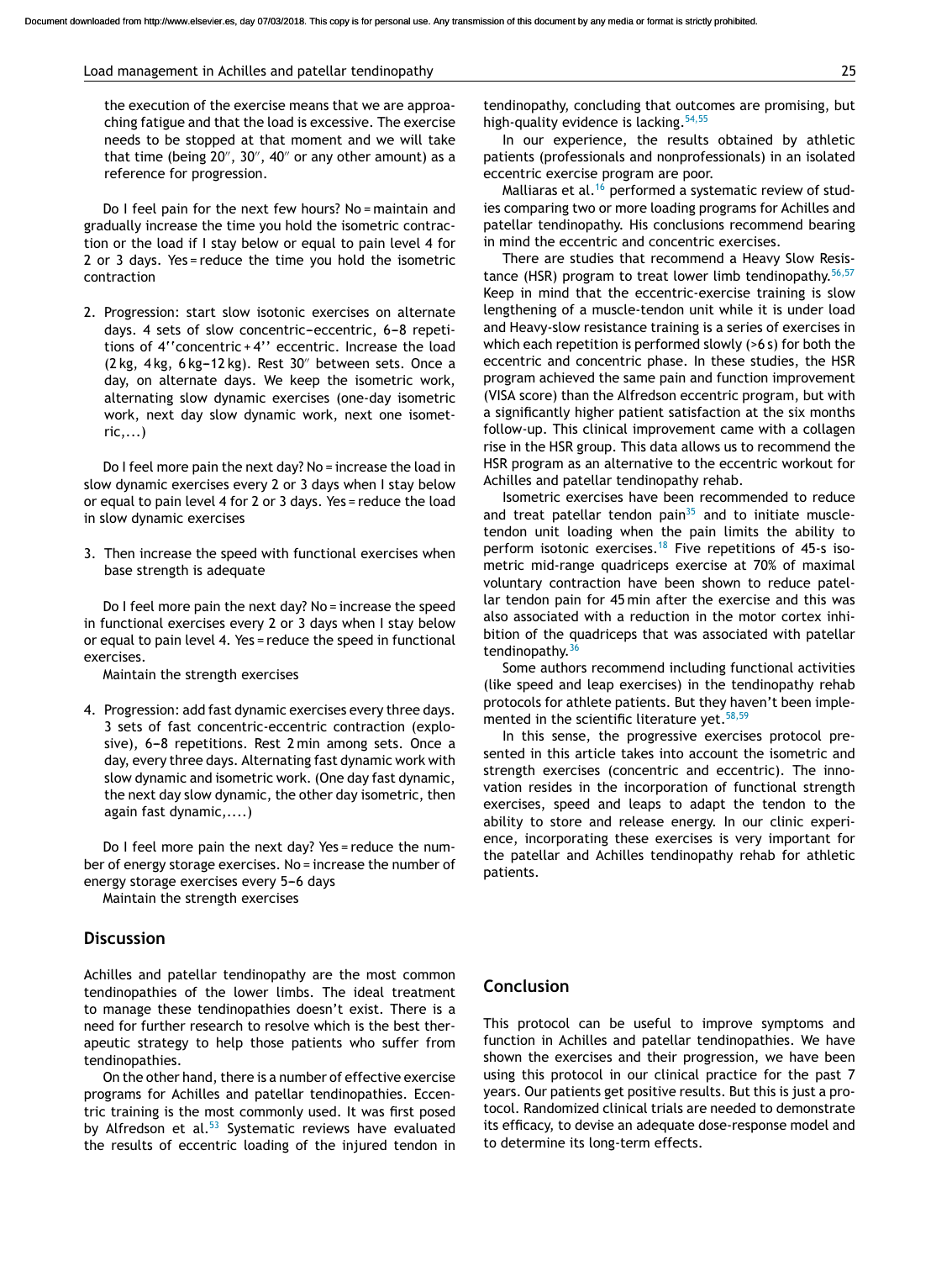#### <span id="page-7-0"></span>**Conflict of interests**

Authors declare that they don't have any conflict of interests.

### **Appendix A. Supplementary data**

Supplementary data associated with this article can be found, in the online version, at <http://dx.doi.org/10.1016/j.apunts.2017.11.005>.

# **References**

- 1. [Lopes](http://refhub.elsevier.com/S1886-6581(17)30058-0/sbref0300) [AD,](http://refhub.elsevier.com/S1886-6581(17)30058-0/sbref0300) [Hespanhol](http://refhub.elsevier.com/S1886-6581(17)30058-0/sbref0300) [Júnior](http://refhub.elsevier.com/S1886-6581(17)30058-0/sbref0300) [LC,](http://refhub.elsevier.com/S1886-6581(17)30058-0/sbref0300) [Yeung](http://refhub.elsevier.com/S1886-6581(17)30058-0/sbref0300) [SS,](http://refhub.elsevier.com/S1886-6581(17)30058-0/sbref0300) [Costa](http://refhub.elsevier.com/S1886-6581(17)30058-0/sbref0300) [LO.](http://refhub.elsevier.com/S1886-6581(17)30058-0/sbref0300) [What](http://refhub.elsevier.com/S1886-6581(17)30058-0/sbref0300) [are](http://refhub.elsevier.com/S1886-6581(17)30058-0/sbref0300) [the](http://refhub.elsevier.com/S1886-6581(17)30058-0/sbref0300) [main](http://refhub.elsevier.com/S1886-6581(17)30058-0/sbref0300) [running-related](http://refhub.elsevier.com/S1886-6581(17)30058-0/sbref0300) [musculoskeletal](http://refhub.elsevier.com/S1886-6581(17)30058-0/sbref0300) [injuries?](http://refhub.elsevier.com/S1886-6581(17)30058-0/sbref0300) [A](http://refhub.elsevier.com/S1886-6581(17)30058-0/sbref0300) [systematic](http://refhub.elsevier.com/S1886-6581(17)30058-0/sbref0300) [review.](http://refhub.elsevier.com/S1886-6581(17)30058-0/sbref0300) [Sports](http://refhub.elsevier.com/S1886-6581(17)30058-0/sbref0300) [Med.](http://refhub.elsevier.com/S1886-6581(17)30058-0/sbref0300) 2012;42:891-905.
- 2. [Zwerver](http://refhub.elsevier.com/S1886-6581(17)30058-0/sbref0305) [J,](http://refhub.elsevier.com/S1886-6581(17)30058-0/sbref0305) [Bredeweg](http://refhub.elsevier.com/S1886-6581(17)30058-0/sbref0305) [SW,](http://refhub.elsevier.com/S1886-6581(17)30058-0/sbref0305) [Van](http://refhub.elsevier.com/S1886-6581(17)30058-0/sbref0305) [den](http://refhub.elsevier.com/S1886-6581(17)30058-0/sbref0305) [Akker-Scheek](http://refhub.elsevier.com/S1886-6581(17)30058-0/sbref0305) [I.](http://refhub.elsevier.com/S1886-6581(17)30058-0/sbref0305) [Prevalence](http://refhub.elsevier.com/S1886-6581(17)30058-0/sbref0305) [of](http://refhub.elsevier.com/S1886-6581(17)30058-0/sbref0305) [Jumper's](http://refhub.elsevier.com/S1886-6581(17)30058-0/sbref0305) [knee](http://refhub.elsevier.com/S1886-6581(17)30058-0/sbref0305) [among](http://refhub.elsevier.com/S1886-6581(17)30058-0/sbref0305) [nonelite](http://refhub.elsevier.com/S1886-6581(17)30058-0/sbref0305) [athletes](http://refhub.elsevier.com/S1886-6581(17)30058-0/sbref0305) [from](http://refhub.elsevier.com/S1886-6581(17)30058-0/sbref0305) [different](http://refhub.elsevier.com/S1886-6581(17)30058-0/sbref0305) [sports:](http://refhub.elsevier.com/S1886-6581(17)30058-0/sbref0305) [a](http://refhub.elsevier.com/S1886-6581(17)30058-0/sbref0305) [cross-sectional](http://refhub.elsevier.com/S1886-6581(17)30058-0/sbref0305) [survey.](http://refhub.elsevier.com/S1886-6581(17)30058-0/sbref0305) [Am](http://refhub.elsevier.com/S1886-6581(17)30058-0/sbref0305) [J](http://refhub.elsevier.com/S1886-6581(17)30058-0/sbref0305) [Sports](http://refhub.elsevier.com/S1886-6581(17)30058-0/sbref0305) [Med.](http://refhub.elsevier.com/S1886-6581(17)30058-0/sbref0305) 2011;39:1984-8.
- 3. [De](http://refhub.elsevier.com/S1886-6581(17)30058-0/sbref0310) [Jonge](http://refhub.elsevier.com/S1886-6581(17)30058-0/sbref0310) [S,](http://refhub.elsevier.com/S1886-6581(17)30058-0/sbref0310) [Van](http://refhub.elsevier.com/S1886-6581(17)30058-0/sbref0310) [den](http://refhub.elsevier.com/S1886-6581(17)30058-0/sbref0310) [Berg](http://refhub.elsevier.com/S1886-6581(17)30058-0/sbref0310) [C,](http://refhub.elsevier.com/S1886-6581(17)30058-0/sbref0310) [De](http://refhub.elsevier.com/S1886-6581(17)30058-0/sbref0310) [Vos](http://refhub.elsevier.com/S1886-6581(17)30058-0/sbref0310) [RJ,](http://refhub.elsevier.com/S1886-6581(17)30058-0/sbref0310) [et](http://refhub.elsevier.com/S1886-6581(17)30058-0/sbref0310) [al.](http://refhub.elsevier.com/S1886-6581(17)30058-0/sbref0310) [Incidence](http://refhub.elsevier.com/S1886-6581(17)30058-0/sbref0310) [of](http://refhub.elsevier.com/S1886-6581(17)30058-0/sbref0310) [mid](http://refhub.elsevier.com/S1886-6581(17)30058-0/sbref0310)[portion](http://refhub.elsevier.com/S1886-6581(17)30058-0/sbref0310) [Achilles](http://refhub.elsevier.com/S1886-6581(17)30058-0/sbref0310) [tendinopathy](http://refhub.elsevier.com/S1886-6581(17)30058-0/sbref0310) [in](http://refhub.elsevier.com/S1886-6581(17)30058-0/sbref0310) [the](http://refhub.elsevier.com/S1886-6581(17)30058-0/sbref0310) [general](http://refhub.elsevier.com/S1886-6581(17)30058-0/sbref0310) [population.](http://refhub.elsevier.com/S1886-6581(17)30058-0/sbref0310) [Br](http://refhub.elsevier.com/S1886-6581(17)30058-0/sbref0310) [J](http://refhub.elsevier.com/S1886-6581(17)30058-0/sbref0310) [Sports](http://refhub.elsevier.com/S1886-6581(17)30058-0/sbref0310) [Med.](http://refhub.elsevier.com/S1886-6581(17)30058-0/sbref0310) [2011;45:1026](http://refhub.elsevier.com/S1886-6581(17)30058-0/sbref0310)-[8.](http://refhub.elsevier.com/S1886-6581(17)30058-0/sbref0310)
- 4. [Cook](http://refhub.elsevier.com/S1886-6581(17)30058-0/sbref0315) [JL,](http://refhub.elsevier.com/S1886-6581(17)30058-0/sbref0315) [Rio](http://refhub.elsevier.com/S1886-6581(17)30058-0/sbref0315) [E,](http://refhub.elsevier.com/S1886-6581(17)30058-0/sbref0315) [Purdam](http://refhub.elsevier.com/S1886-6581(17)30058-0/sbref0315) [CR,](http://refhub.elsevier.com/S1886-6581(17)30058-0/sbref0315) [Docking](http://refhub.elsevier.com/S1886-6581(17)30058-0/sbref0315) [SI.](http://refhub.elsevier.com/S1886-6581(17)30058-0/sbref0315) [Revisiting](http://refhub.elsevier.com/S1886-6581(17)30058-0/sbref0315) [the](http://refhub.elsevier.com/S1886-6581(17)30058-0/sbref0315) [continuum](http://refhub.elsevier.com/S1886-6581(17)30058-0/sbref0315) [model](http://refhub.elsevier.com/S1886-6581(17)30058-0/sbref0315) [of](http://refhub.elsevier.com/S1886-6581(17)30058-0/sbref0315) [tendon](http://refhub.elsevier.com/S1886-6581(17)30058-0/sbref0315) [pathology:](http://refhub.elsevier.com/S1886-6581(17)30058-0/sbref0315) [what](http://refhub.elsevier.com/S1886-6581(17)30058-0/sbref0315) [is](http://refhub.elsevier.com/S1886-6581(17)30058-0/sbref0315) [its](http://refhub.elsevier.com/S1886-6581(17)30058-0/sbref0315) [merit](http://refhub.elsevier.com/S1886-6581(17)30058-0/sbref0315) [in](http://refhub.elsevier.com/S1886-6581(17)30058-0/sbref0315) [clinical](http://refhub.elsevier.com/S1886-6581(17)30058-0/sbref0315) [practice](http://refhub.elsevier.com/S1886-6581(17)30058-0/sbref0315) [and](http://refhub.elsevier.com/S1886-6581(17)30058-0/sbref0315) [research?](http://refhub.elsevier.com/S1886-6581(17)30058-0/sbref0315) [Br](http://refhub.elsevier.com/S1886-6581(17)30058-0/sbref0315) [J](http://refhub.elsevier.com/S1886-6581(17)30058-0/sbref0315) [Sports](http://refhub.elsevier.com/S1886-6581(17)30058-0/sbref0315) [Med.](http://refhub.elsevier.com/S1886-6581(17)30058-0/sbref0315) [2016;50:1187](http://refhub.elsevier.com/S1886-6581(17)30058-0/sbref0315)-[91.](http://refhub.elsevier.com/S1886-6581(17)30058-0/sbref0315)
- 5. [Lian](http://refhub.elsevier.com/S1886-6581(17)30058-0/sbref0320) [OB,](http://refhub.elsevier.com/S1886-6581(17)30058-0/sbref0320) [Engebretsen](http://refhub.elsevier.com/S1886-6581(17)30058-0/sbref0320) [L,](http://refhub.elsevier.com/S1886-6581(17)30058-0/sbref0320) [Bahr](http://refhub.elsevier.com/S1886-6581(17)30058-0/sbref0320) [R.](http://refhub.elsevier.com/S1886-6581(17)30058-0/sbref0320) [Prevalence](http://refhub.elsevier.com/S1886-6581(17)30058-0/sbref0320) [of](http://refhub.elsevier.com/S1886-6581(17)30058-0/sbref0320) [jumper's](http://refhub.elsevier.com/S1886-6581(17)30058-0/sbref0320) [knee](http://refhub.elsevier.com/S1886-6581(17)30058-0/sbref0320) [among](http://refhub.elsevier.com/S1886-6581(17)30058-0/sbref0320) [elite](http://refhub.elsevier.com/S1886-6581(17)30058-0/sbref0320) [athletes](http://refhub.elsevier.com/S1886-6581(17)30058-0/sbref0320) [from](http://refhub.elsevier.com/S1886-6581(17)30058-0/sbref0320) [different](http://refhub.elsevier.com/S1886-6581(17)30058-0/sbref0320) [sports:](http://refhub.elsevier.com/S1886-6581(17)30058-0/sbref0320) [a](http://refhub.elsevier.com/S1886-6581(17)30058-0/sbref0320) [cross-sectional](http://refhub.elsevier.com/S1886-6581(17)30058-0/sbref0320) [study.](http://refhub.elsevier.com/S1886-6581(17)30058-0/sbref0320) [Am](http://refhub.elsevier.com/S1886-6581(17)30058-0/sbref0320) [J](http://refhub.elsevier.com/S1886-6581(17)30058-0/sbref0320) [Sports](http://refhub.elsevier.com/S1886-6581(17)30058-0/sbref0320) [Med.](http://refhub.elsevier.com/S1886-6581(17)30058-0/sbref0320) 2005:33:561[-7.](http://refhub.elsevier.com/S1886-6581(17)30058-0/sbref0320)
- 6. [de](http://refhub.elsevier.com/S1886-6581(17)30058-0/sbref0325) [Jonge](http://refhub.elsevier.com/S1886-6581(17)30058-0/sbref0325) [S,](http://refhub.elsevier.com/S1886-6581(17)30058-0/sbref0325) [van](http://refhub.elsevier.com/S1886-6581(17)30058-0/sbref0325) [den](http://refhub.elsevier.com/S1886-6581(17)30058-0/sbref0325) [Berg](http://refhub.elsevier.com/S1886-6581(17)30058-0/sbref0325) [C,](http://refhub.elsevier.com/S1886-6581(17)30058-0/sbref0325) [de](http://refhub.elsevier.com/S1886-6581(17)30058-0/sbref0325) [Vos](http://refhub.elsevier.com/S1886-6581(17)30058-0/sbref0325) [RJ,](http://refhub.elsevier.com/S1886-6581(17)30058-0/sbref0325) [van](http://refhub.elsevier.com/S1886-6581(17)30058-0/sbref0325) [der](http://refhub.elsevier.com/S1886-6581(17)30058-0/sbref0325) [Heide](http://refhub.elsevier.com/S1886-6581(17)30058-0/sbref0325) [HJ,](http://refhub.elsevier.com/S1886-6581(17)30058-0/sbref0325) [Weir](http://refhub.elsevier.com/S1886-6581(17)30058-0/sbref0325) [A,](http://refhub.elsevier.com/S1886-6581(17)30058-0/sbref0325) [Verhaar](http://refhub.elsevier.com/S1886-6581(17)30058-0/sbref0325) [JA,](http://refhub.elsevier.com/S1886-6581(17)30058-0/sbref0325) [et](http://refhub.elsevier.com/S1886-6581(17)30058-0/sbref0325) [al.](http://refhub.elsevier.com/S1886-6581(17)30058-0/sbref0325) [Incidence](http://refhub.elsevier.com/S1886-6581(17)30058-0/sbref0325) [of](http://refhub.elsevier.com/S1886-6581(17)30058-0/sbref0325) [midportion](http://refhub.elsevier.com/S1886-6581(17)30058-0/sbref0325) [Achilles](http://refhub.elsevier.com/S1886-6581(17)30058-0/sbref0325) [tendinopathy](http://refhub.elsevier.com/S1886-6581(17)30058-0/sbref0325) [in](http://refhub.elsevier.com/S1886-6581(17)30058-0/sbref0325) [the](http://refhub.elsevier.com/S1886-6581(17)30058-0/sbref0325) [general](http://refhub.elsevier.com/S1886-6581(17)30058-0/sbref0325) [population.](http://refhub.elsevier.com/S1886-6581(17)30058-0/sbref0325) [Br](http://refhub.elsevier.com/S1886-6581(17)30058-0/sbref0325) [J](http://refhub.elsevier.com/S1886-6581(17)30058-0/sbref0325) [Sports](http://refhub.elsevier.com/S1886-6581(17)30058-0/sbref0325) [Med.](http://refhub.elsevier.com/S1886-6581(17)30058-0/sbref0325) 2011;45:1026-8.
- 7. [Khan](http://refhub.elsevier.com/S1886-6581(17)30058-0/sbref0330) [KM,](http://refhub.elsevier.com/S1886-6581(17)30058-0/sbref0330) [Bonar](http://refhub.elsevier.com/S1886-6581(17)30058-0/sbref0330) [F,](http://refhub.elsevier.com/S1886-6581(17)30058-0/sbref0330) [Desmond](http://refhub.elsevier.com/S1886-6581(17)30058-0/sbref0330) [PM,](http://refhub.elsevier.com/S1886-6581(17)30058-0/sbref0330) [Cook](http://refhub.elsevier.com/S1886-6581(17)30058-0/sbref0330) [JL,](http://refhub.elsevier.com/S1886-6581(17)30058-0/sbref0330) [Young](http://refhub.elsevier.com/S1886-6581(17)30058-0/sbref0330) [DA,](http://refhub.elsevier.com/S1886-6581(17)30058-0/sbref0330) [Visen](http://refhub.elsevier.com/S1886-6581(17)30058-0/sbref0330)[tini](http://refhub.elsevier.com/S1886-6581(17)30058-0/sbref0330) [PJ,](http://refhub.elsevier.com/S1886-6581(17)30058-0/sbref0330) [et](http://refhub.elsevier.com/S1886-6581(17)30058-0/sbref0330) [al.](http://refhub.elsevier.com/S1886-6581(17)30058-0/sbref0330) [Patellar](http://refhub.elsevier.com/S1886-6581(17)30058-0/sbref0330) [tendinosis](http://refhub.elsevier.com/S1886-6581(17)30058-0/sbref0330) [\(jumper's](http://refhub.elsevier.com/S1886-6581(17)30058-0/sbref0330) [knee\):](http://refhub.elsevier.com/S1886-6581(17)30058-0/sbref0330) [findings](http://refhub.elsevier.com/S1886-6581(17)30058-0/sbref0330) [at](http://refhub.elsevier.com/S1886-6581(17)30058-0/sbref0330) [histopathologic](http://refhub.elsevier.com/S1886-6581(17)30058-0/sbref0330) [examination.](http://refhub.elsevier.com/S1886-6581(17)30058-0/sbref0330) [US](http://refhub.elsevier.com/S1886-6581(17)30058-0/sbref0330) [and](http://refhub.elsevier.com/S1886-6581(17)30058-0/sbref0330) [MR](http://refhub.elsevier.com/S1886-6581(17)30058-0/sbref0330) [imaging.](http://refhub.elsevier.com/S1886-6581(17)30058-0/sbref0330) [Radiology.](http://refhub.elsevier.com/S1886-6581(17)30058-0/sbref0330) 1996:200:821-7.
- 8. [Danielson](http://refhub.elsevier.com/S1886-6581(17)30058-0/sbref0335) [P.](http://refhub.elsevier.com/S1886-6581(17)30058-0/sbref0335) [Reviving](http://refhub.elsevier.com/S1886-6581(17)30058-0/sbref0335) [the](http://refhub.elsevier.com/S1886-6581(17)30058-0/sbref0335) [''biochemical''](http://refhub.elsevier.com/S1886-6581(17)30058-0/sbref0335) [hypothesis](http://refhub.elsevier.com/S1886-6581(17)30058-0/sbref0335) [for](http://refhub.elsevier.com/S1886-6581(17)30058-0/sbref0335) [tendinopathy:](http://refhub.elsevier.com/S1886-6581(17)30058-0/sbref0335) [new](http://refhub.elsevier.com/S1886-6581(17)30058-0/sbref0335) [findings](http://refhub.elsevier.com/S1886-6581(17)30058-0/sbref0335) [suggest](http://refhub.elsevier.com/S1886-6581(17)30058-0/sbref0335) [the](http://refhub.elsevier.com/S1886-6581(17)30058-0/sbref0335) [involvement](http://refhub.elsevier.com/S1886-6581(17)30058-0/sbref0335) [of](http://refhub.elsevier.com/S1886-6581(17)30058-0/sbref0335) [locally](http://refhub.elsevier.com/S1886-6581(17)30058-0/sbref0335) [produced](http://refhub.elsevier.com/S1886-6581(17)30058-0/sbref0335) [signal](http://refhub.elsevier.com/S1886-6581(17)30058-0/sbref0335) [substances.](http://refhub.elsevier.com/S1886-6581(17)30058-0/sbref0335) [Br](http://refhub.elsevier.com/S1886-6581(17)30058-0/sbref0335) [J](http://refhub.elsevier.com/S1886-6581(17)30058-0/sbref0335) [Sports](http://refhub.elsevier.com/S1886-6581(17)30058-0/sbref0335) [Med.](http://refhub.elsevier.com/S1886-6581(17)30058-0/sbref0335) 2009;43:265-8.
- 9. [Kingma](http://refhub.elsevier.com/S1886-6581(17)30058-0/sbref0340) [JJ,](http://refhub.elsevier.com/S1886-6581(17)30058-0/sbref0340) [de](http://refhub.elsevier.com/S1886-6581(17)30058-0/sbref0340) [Knikker](http://refhub.elsevier.com/S1886-6581(17)30058-0/sbref0340) [R,](http://refhub.elsevier.com/S1886-6581(17)30058-0/sbref0340) [Wittink](http://refhub.elsevier.com/S1886-6581(17)30058-0/sbref0340) [HM,](http://refhub.elsevier.com/S1886-6581(17)30058-0/sbref0340) [et](http://refhub.elsevier.com/S1886-6581(17)30058-0/sbref0340) [al.](http://refhub.elsevier.com/S1886-6581(17)30058-0/sbref0340) [Eccentric](http://refhub.elsevier.com/S1886-6581(17)30058-0/sbref0340) [over](http://refhub.elsevier.com/S1886-6581(17)30058-0/sbref0340)[load](http://refhub.elsevier.com/S1886-6581(17)30058-0/sbref0340) [training](http://refhub.elsevier.com/S1886-6581(17)30058-0/sbref0340) [in](http://refhub.elsevier.com/S1886-6581(17)30058-0/sbref0340) [patients](http://refhub.elsevier.com/S1886-6581(17)30058-0/sbref0340) [with](http://refhub.elsevier.com/S1886-6581(17)30058-0/sbref0340) [chronic](http://refhub.elsevier.com/S1886-6581(17)30058-0/sbref0340) [Achilles](http://refhub.elsevier.com/S1886-6581(17)30058-0/sbref0340) [tendinopathy:](http://refhub.elsevier.com/S1886-6581(17)30058-0/sbref0340) [a](http://refhub.elsevier.com/S1886-6581(17)30058-0/sbref0340) [systematic](http://refhub.elsevier.com/S1886-6581(17)30058-0/sbref0340) [review.](http://refhub.elsevier.com/S1886-6581(17)30058-0/sbref0340) [Br](http://refhub.elsevier.com/S1886-6581(17)30058-0/sbref0340) [J](http://refhub.elsevier.com/S1886-6581(17)30058-0/sbref0340) [Sports](http://refhub.elsevier.com/S1886-6581(17)30058-0/sbref0340) [Med.](http://refhub.elsevier.com/S1886-6581(17)30058-0/sbref0340) 2007:41:e3-5.
- 10. [Rowe](http://refhub.elsevier.com/S1886-6581(17)30058-0/sbref0345) [V,](http://refhub.elsevier.com/S1886-6581(17)30058-0/sbref0345) [Hemmings](http://refhub.elsevier.com/S1886-6581(17)30058-0/sbref0345) [S,](http://refhub.elsevier.com/S1886-6581(17)30058-0/sbref0345) [Barton](http://refhub.elsevier.com/S1886-6581(17)30058-0/sbref0345) [C,](http://refhub.elsevier.com/S1886-6581(17)30058-0/sbref0345) [Malliaras](http://refhub.elsevier.com/S1886-6581(17)30058-0/sbref0345) [P,](http://refhub.elsevier.com/S1886-6581(17)30058-0/sbref0345) [Maffulli](http://refhub.elsevier.com/S1886-6581(17)30058-0/sbref0345) [N,](http://refhub.elsevier.com/S1886-6581(17)30058-0/sbref0345) [Morrissey](http://refhub.elsevier.com/S1886-6581(17)30058-0/sbref0345) [D.](http://refhub.elsevier.com/S1886-6581(17)30058-0/sbref0345) [Conservative](http://refhub.elsevier.com/S1886-6581(17)30058-0/sbref0345) [management](http://refhub.elsevier.com/S1886-6581(17)30058-0/sbref0345) [of](http://refhub.elsevier.com/S1886-6581(17)30058-0/sbref0345) [midportion](http://refhub.elsevier.com/S1886-6581(17)30058-0/sbref0345) [Achilles](http://refhub.elsevier.com/S1886-6581(17)30058-0/sbref0345) [tendinopa](http://refhub.elsevier.com/S1886-6581(17)30058-0/sbref0345)[thy:](http://refhub.elsevier.com/S1886-6581(17)30058-0/sbref0345) [a](http://refhub.elsevier.com/S1886-6581(17)30058-0/sbref0345) [mixed](http://refhub.elsevier.com/S1886-6581(17)30058-0/sbref0345) [methods](http://refhub.elsevier.com/S1886-6581(17)30058-0/sbref0345) [study,](http://refhub.elsevier.com/S1886-6581(17)30058-0/sbref0345) [integrating](http://refhub.elsevier.com/S1886-6581(17)30058-0/sbref0345) [systematic](http://refhub.elsevier.com/S1886-6581(17)30058-0/sbref0345) [review](http://refhub.elsevier.com/S1886-6581(17)30058-0/sbref0345) [and](http://refhub.elsevier.com/S1886-6581(17)30058-0/sbref0345) [clinical](http://refhub.elsevier.com/S1886-6581(17)30058-0/sbref0345) [reasoning.](http://refhub.elsevier.com/S1886-6581(17)30058-0/sbref0345) [Sports](http://refhub.elsevier.com/S1886-6581(17)30058-0/sbref0345) [Med.](http://refhub.elsevier.com/S1886-6581(17)30058-0/sbref0345) 2012;42:941-67.
- 11. [Woodley](http://refhub.elsevier.com/S1886-6581(17)30058-0/sbref0350) [BL,](http://refhub.elsevier.com/S1886-6581(17)30058-0/sbref0350) [Newsham-West](http://refhub.elsevier.com/S1886-6581(17)30058-0/sbref0350) [RJ,](http://refhub.elsevier.com/S1886-6581(17)30058-0/sbref0350) [Baxter](http://refhub.elsevier.com/S1886-6581(17)30058-0/sbref0350) [GD.](http://refhub.elsevier.com/S1886-6581(17)30058-0/sbref0350) [Chronic](http://refhub.elsevier.com/S1886-6581(17)30058-0/sbref0350) [tendinopa](http://refhub.elsevier.com/S1886-6581(17)30058-0/sbref0350)[thy:](http://refhub.elsevier.com/S1886-6581(17)30058-0/sbref0350) [effectiveness](http://refhub.elsevier.com/S1886-6581(17)30058-0/sbref0350) [of](http://refhub.elsevier.com/S1886-6581(17)30058-0/sbref0350) [eccentric](http://refhub.elsevier.com/S1886-6581(17)30058-0/sbref0350) [exercise.](http://refhub.elsevier.com/S1886-6581(17)30058-0/sbref0350) [Br](http://refhub.elsevier.com/S1886-6581(17)30058-0/sbref0350) [J](http://refhub.elsevier.com/S1886-6581(17)30058-0/sbref0350) [Sports](http://refhub.elsevier.com/S1886-6581(17)30058-0/sbref0350) [Med.](http://refhub.elsevier.com/S1886-6581(17)30058-0/sbref0350) [2007;41:188](http://refhub.elsevier.com/S1886-6581(17)30058-0/sbref0350)-[98.](http://refhub.elsevier.com/S1886-6581(17)30058-0/sbref0350)
- 12. [Meyer](http://refhub.elsevier.com/S1886-6581(17)30058-0/sbref0355) [A,](http://refhub.elsevier.com/S1886-6581(17)30058-0/sbref0355) [Tumilty](http://refhub.elsevier.com/S1886-6581(17)30058-0/sbref0355) [S,](http://refhub.elsevier.com/S1886-6581(17)30058-0/sbref0355) [Baxter](http://refhub.elsevier.com/S1886-6581(17)30058-0/sbref0355) [GD.](http://refhub.elsevier.com/S1886-6581(17)30058-0/sbref0355) [Eccentric](http://refhub.elsevier.com/S1886-6581(17)30058-0/sbref0355) [exercise](http://refhub.elsevier.com/S1886-6581(17)30058-0/sbref0355) [protocols](http://refhub.elsevier.com/S1886-6581(17)30058-0/sbref0355) [for](http://refhub.elsevier.com/S1886-6581(17)30058-0/sbref0355) [chronic](http://refhub.elsevier.com/S1886-6581(17)30058-0/sbref0355) [non-insertional](http://refhub.elsevier.com/S1886-6581(17)30058-0/sbref0355) [Achilles](http://refhub.elsevier.com/S1886-6581(17)30058-0/sbref0355) [tendinopathy:](http://refhub.elsevier.com/S1886-6581(17)30058-0/sbref0355) [how](http://refhub.elsevier.com/S1886-6581(17)30058-0/sbref0355) [much](http://refhub.elsevier.com/S1886-6581(17)30058-0/sbref0355) [is](http://refhub.elsevier.com/S1886-6581(17)30058-0/sbref0355) [enough?](http://refhub.elsevier.com/S1886-6581(17)30058-0/sbref0355) [Scand](http://refhub.elsevier.com/S1886-6581(17)30058-0/sbref0355) [J](http://refhub.elsevier.com/S1886-6581(17)30058-0/sbref0355) [Med](http://refhub.elsevier.com/S1886-6581(17)30058-0/sbref0355) [Sci](http://refhub.elsevier.com/S1886-6581(17)30058-0/sbref0355) [Sports.](http://refhub.elsevier.com/S1886-6581(17)30058-0/sbref0355) [2009;19:609](http://refhub.elsevier.com/S1886-6581(17)30058-0/sbref0355)-[15.](http://refhub.elsevier.com/S1886-6581(17)30058-0/sbref0355)
- 13. [Satyendra](http://refhub.elsevier.com/S1886-6581(17)30058-0/sbref0360) [L,](http://refhub.elsevier.com/S1886-6581(17)30058-0/sbref0360) [Byl](http://refhub.elsevier.com/S1886-6581(17)30058-0/sbref0360) [N.](http://refhub.elsevier.com/S1886-6581(17)30058-0/sbref0360) [Effectiveness](http://refhub.elsevier.com/S1886-6581(17)30058-0/sbref0360) [of](http://refhub.elsevier.com/S1886-6581(17)30058-0/sbref0360) [physical](http://refhub.elsevier.com/S1886-6581(17)30058-0/sbref0360) [therapy](http://refhub.elsevier.com/S1886-6581(17)30058-0/sbref0360) [for](http://refhub.elsevier.com/S1886-6581(17)30058-0/sbref0360) [Achilles](http://refhub.elsevier.com/S1886-6581(17)30058-0/sbref0360) [tendinopathy:](http://refhub.elsevier.com/S1886-6581(17)30058-0/sbref0360) [an](http://refhub.elsevier.com/S1886-6581(17)30058-0/sbref0360) [evidence](http://refhub.elsevier.com/S1886-6581(17)30058-0/sbref0360) [based](http://refhub.elsevier.com/S1886-6581(17)30058-0/sbref0360) [review](http://refhub.elsevier.com/S1886-6581(17)30058-0/sbref0360) [of](http://refhub.elsevier.com/S1886-6581(17)30058-0/sbref0360) [eccentric](http://refhub.elsevier.com/S1886-6581(17)30058-0/sbref0360) [exercises.](http://refhub.elsevier.com/S1886-6581(17)30058-0/sbref0360) [Isokinet](http://refhub.elsevier.com/S1886-6581(17)30058-0/sbref0360) [Exerc](http://refhub.elsevier.com/S1886-6581(17)30058-0/sbref0360) [Sci.](http://refhub.elsevier.com/S1886-6581(17)30058-0/sbref0360) [2006;14:71](http://refhub.elsevier.com/S1886-6581(17)30058-0/sbref0360)[-80.](http://refhub.elsevier.com/S1886-6581(17)30058-0/sbref0360)
- 14. [Visnes](http://refhub.elsevier.com/S1886-6581(17)30058-0/sbref0365) [H,](http://refhub.elsevier.com/S1886-6581(17)30058-0/sbref0365) [Hoksrud](http://refhub.elsevier.com/S1886-6581(17)30058-0/sbref0365) [A,](http://refhub.elsevier.com/S1886-6581(17)30058-0/sbref0365) [Cook](http://refhub.elsevier.com/S1886-6581(17)30058-0/sbref0365) [J,](http://refhub.elsevier.com/S1886-6581(17)30058-0/sbref0365) [Bahr](http://refhub.elsevier.com/S1886-6581(17)30058-0/sbref0365) [R.](http://refhub.elsevier.com/S1886-6581(17)30058-0/sbref0365) [No](http://refhub.elsevier.com/S1886-6581(17)30058-0/sbref0365) [effect](http://refhub.elsevier.com/S1886-6581(17)30058-0/sbref0365) [of](http://refhub.elsevier.com/S1886-6581(17)30058-0/sbref0365) [eccentric](http://refhub.elsevier.com/S1886-6581(17)30058-0/sbref0365) [training](http://refhub.elsevier.com/S1886-6581(17)30058-0/sbref0365) [on](http://refhub.elsevier.com/S1886-6581(17)30058-0/sbref0365) [jumper's](http://refhub.elsevier.com/S1886-6581(17)30058-0/sbref0365) [knee](http://refhub.elsevier.com/S1886-6581(17)30058-0/sbref0365) [in](http://refhub.elsevier.com/S1886-6581(17)30058-0/sbref0365) [volleyball](http://refhub.elsevier.com/S1886-6581(17)30058-0/sbref0365) [players](http://refhub.elsevier.com/S1886-6581(17)30058-0/sbref0365) [during](http://refhub.elsevier.com/S1886-6581(17)30058-0/sbref0365) [the](http://refhub.elsevier.com/S1886-6581(17)30058-0/sbref0365) [com](http://refhub.elsevier.com/S1886-6581(17)30058-0/sbref0365)[petitive](http://refhub.elsevier.com/S1886-6581(17)30058-0/sbref0365) [season:](http://refhub.elsevier.com/S1886-6581(17)30058-0/sbref0365) [a](http://refhub.elsevier.com/S1886-6581(17)30058-0/sbref0365) [randomised](http://refhub.elsevier.com/S1886-6581(17)30058-0/sbref0365) [controlled](http://refhub.elsevier.com/S1886-6581(17)30058-0/sbref0365) [trial.](http://refhub.elsevier.com/S1886-6581(17)30058-0/sbref0365) [Clin](http://refhub.elsevier.com/S1886-6581(17)30058-0/sbref0365) [J](http://refhub.elsevier.com/S1886-6581(17)30058-0/sbref0365) [Sport](http://refhub.elsevier.com/S1886-6581(17)30058-0/sbref0365) [Med.](http://refhub.elsevier.com/S1886-6581(17)30058-0/sbref0365) 2005;15:225-34.
- 15. [Gaida](http://refhub.elsevier.com/S1886-6581(17)30058-0/sbref0370) [JE,](http://refhub.elsevier.com/S1886-6581(17)30058-0/sbref0370) [Cook](http://refhub.elsevier.com/S1886-6581(17)30058-0/sbref0370) [J.](http://refhub.elsevier.com/S1886-6581(17)30058-0/sbref0370) [Treatment](http://refhub.elsevier.com/S1886-6581(17)30058-0/sbref0370) [options](http://refhub.elsevier.com/S1886-6581(17)30058-0/sbref0370) [for](http://refhub.elsevier.com/S1886-6581(17)30058-0/sbref0370) [patellar](http://refhub.elsevier.com/S1886-6581(17)30058-0/sbref0370) [tendinopathy:](http://refhub.elsevier.com/S1886-6581(17)30058-0/sbref0370) [critical](http://refhub.elsevier.com/S1886-6581(17)30058-0/sbref0370) [review.](http://refhub.elsevier.com/S1886-6581(17)30058-0/sbref0370) [Curr](http://refhub.elsevier.com/S1886-6581(17)30058-0/sbref0370) [Sports](http://refhub.elsevier.com/S1886-6581(17)30058-0/sbref0370) [Med](http://refhub.elsevier.com/S1886-6581(17)30058-0/sbref0370) [Rep.](http://refhub.elsevier.com/S1886-6581(17)30058-0/sbref0370) 2011;10:255-70.
- 16. [Malliaras](http://refhub.elsevier.com/S1886-6581(17)30058-0/sbref0375) [P,](http://refhub.elsevier.com/S1886-6581(17)30058-0/sbref0375) [Barton](http://refhub.elsevier.com/S1886-6581(17)30058-0/sbref0375) [CJ,](http://refhub.elsevier.com/S1886-6581(17)30058-0/sbref0375) [Reeves](http://refhub.elsevier.com/S1886-6581(17)30058-0/sbref0375) [ND,](http://refhub.elsevier.com/S1886-6581(17)30058-0/sbref0375) [Langberg](http://refhub.elsevier.com/S1886-6581(17)30058-0/sbref0375) [H.](http://refhub.elsevier.com/S1886-6581(17)30058-0/sbref0375) [Achilles](http://refhub.elsevier.com/S1886-6581(17)30058-0/sbref0375) [and](http://refhub.elsevier.com/S1886-6581(17)30058-0/sbref0375) [patellar](http://refhub.elsevier.com/S1886-6581(17)30058-0/sbref0375) [tendinopathy](http://refhub.elsevier.com/S1886-6581(17)30058-0/sbref0375) [loading](http://refhub.elsevier.com/S1886-6581(17)30058-0/sbref0375) [programmes:](http://refhub.elsevier.com/S1886-6581(17)30058-0/sbref0375) [a](http://refhub.elsevier.com/S1886-6581(17)30058-0/sbref0375) [systematic](http://refhub.elsevier.com/S1886-6581(17)30058-0/sbref0375) [review](http://refhub.elsevier.com/S1886-6581(17)30058-0/sbref0375) [comparing](http://refhub.elsevier.com/S1886-6581(17)30058-0/sbref0375) [clinical](http://refhub.elsevier.com/S1886-6581(17)30058-0/sbref0375) [outcomes](http://refhub.elsevier.com/S1886-6581(17)30058-0/sbref0375) [and](http://refhub.elsevier.com/S1886-6581(17)30058-0/sbref0375) [identifying](http://refhub.elsevier.com/S1886-6581(17)30058-0/sbref0375) [potential](http://refhub.elsevier.com/S1886-6581(17)30058-0/sbref0375) [mecha](http://refhub.elsevier.com/S1886-6581(17)30058-0/sbref0375)[nisms](http://refhub.elsevier.com/S1886-6581(17)30058-0/sbref0375) [for](http://refhub.elsevier.com/S1886-6581(17)30058-0/sbref0375) [effectiveness.](http://refhub.elsevier.com/S1886-6581(17)30058-0/sbref0375) [Sports](http://refhub.elsevier.com/S1886-6581(17)30058-0/sbref0375) [Med.](http://refhub.elsevier.com/S1886-6581(17)30058-0/sbref0375) 2013;43:267-86.
- 17. [Sayana](http://refhub.elsevier.com/S1886-6581(17)30058-0/sbref0380) [MK,](http://refhub.elsevier.com/S1886-6581(17)30058-0/sbref0380) [Maffulli](http://refhub.elsevier.com/S1886-6581(17)30058-0/sbref0380) [N.](http://refhub.elsevier.com/S1886-6581(17)30058-0/sbref0380) [Eccentric](http://refhub.elsevier.com/S1886-6581(17)30058-0/sbref0380) [calf](http://refhub.elsevier.com/S1886-6581(17)30058-0/sbref0380) [muscle](http://refhub.elsevier.com/S1886-6581(17)30058-0/sbref0380) [training](http://refhub.elsevier.com/S1886-6581(17)30058-0/sbref0380) [in](http://refhub.elsevier.com/S1886-6581(17)30058-0/sbref0380) [nonath](http://refhub.elsevier.com/S1886-6581(17)30058-0/sbref0380)[letic](http://refhub.elsevier.com/S1886-6581(17)30058-0/sbref0380) [patients](http://refhub.elsevier.com/S1886-6581(17)30058-0/sbref0380) [with](http://refhub.elsevier.com/S1886-6581(17)30058-0/sbref0380) [Achilles](http://refhub.elsevier.com/S1886-6581(17)30058-0/sbref0380) [tendinopathy.](http://refhub.elsevier.com/S1886-6581(17)30058-0/sbref0380) [J](http://refhub.elsevier.com/S1886-6581(17)30058-0/sbref0380) [Sci](http://refhub.elsevier.com/S1886-6581(17)30058-0/sbref0380) [Med](http://refhub.elsevier.com/S1886-6581(17)30058-0/sbref0380) [Sports.](http://refhub.elsevier.com/S1886-6581(17)30058-0/sbref0380) 2007;10:52-8.
- 18. [Cook](http://refhub.elsevier.com/S1886-6581(17)30058-0/sbref0385) [JL,](http://refhub.elsevier.com/S1886-6581(17)30058-0/sbref0385) [Purdam](http://refhub.elsevier.com/S1886-6581(17)30058-0/sbref0385) [CR.](http://refhub.elsevier.com/S1886-6581(17)30058-0/sbref0385) [The](http://refhub.elsevier.com/S1886-6581(17)30058-0/sbref0385) [challenge](http://refhub.elsevier.com/S1886-6581(17)30058-0/sbref0385) [of](http://refhub.elsevier.com/S1886-6581(17)30058-0/sbref0385) [managing](http://refhub.elsevier.com/S1886-6581(17)30058-0/sbref0385) [tendinopathy](http://refhub.elsevier.com/S1886-6581(17)30058-0/sbref0385) [in](http://refhub.elsevier.com/S1886-6581(17)30058-0/sbref0385) [competing](http://refhub.elsevier.com/S1886-6581(17)30058-0/sbref0385) [athletes.](http://refhub.elsevier.com/S1886-6581(17)30058-0/sbref0385) [Br](http://refhub.elsevier.com/S1886-6581(17)30058-0/sbref0385) [J](http://refhub.elsevier.com/S1886-6581(17)30058-0/sbref0385) [Sports](http://refhub.elsevier.com/S1886-6581(17)30058-0/sbref0385) [Med.](http://refhub.elsevier.com/S1886-6581(17)30058-0/sbref0385) 2014;48:506-9.
- 19. [Scott](http://refhub.elsevier.com/S1886-6581(17)30058-0/sbref0390) [A,](http://refhub.elsevier.com/S1886-6581(17)30058-0/sbref0390) [Docking](http://refhub.elsevier.com/S1886-6581(17)30058-0/sbref0390) [S,](http://refhub.elsevier.com/S1886-6581(17)30058-0/sbref0390) [Vicenzino](http://refhub.elsevier.com/S1886-6581(17)30058-0/sbref0390) [B,](http://refhub.elsevier.com/S1886-6581(17)30058-0/sbref0390) [Alfredson](http://refhub.elsevier.com/S1886-6581(17)30058-0/sbref0390) [H,](http://refhub.elsevier.com/S1886-6581(17)30058-0/sbref0390) [Murphy](http://refhub.elsevier.com/S1886-6581(17)30058-0/sbref0390) [RJ,](http://refhub.elsevier.com/S1886-6581(17)30058-0/sbref0390) [Carr](http://refhub.elsevier.com/S1886-6581(17)30058-0/sbref0390) [AJ,](http://refhub.elsevier.com/S1886-6581(17)30058-0/sbref0390) [et](http://refhub.elsevier.com/S1886-6581(17)30058-0/sbref0390) [al.](http://refhub.elsevier.com/S1886-6581(17)30058-0/sbref0390) [Sports](http://refhub.elsevier.com/S1886-6581(17)30058-0/sbref0390) [and](http://refhub.elsevier.com/S1886-6581(17)30058-0/sbref0390) [exercise-related](http://refhub.elsevier.com/S1886-6581(17)30058-0/sbref0390) [tendinopathies:](http://refhub.elsevier.com/S1886-6581(17)30058-0/sbref0390) [a](http://refhub.elsevier.com/S1886-6581(17)30058-0/sbref0390) [review](http://refhub.elsevier.com/S1886-6581(17)30058-0/sbref0390) [of](http://refhub.elsevier.com/S1886-6581(17)30058-0/sbref0390) [selected](http://refhub.elsevier.com/S1886-6581(17)30058-0/sbref0390) [topical](http://refhub.elsevier.com/S1886-6581(17)30058-0/sbref0390) [issues](http://refhub.elsevier.com/S1886-6581(17)30058-0/sbref0390) [by](http://refhub.elsevier.com/S1886-6581(17)30058-0/sbref0390) [participants](http://refhub.elsevier.com/S1886-6581(17)30058-0/sbref0390) [of](http://refhub.elsevier.com/S1886-6581(17)30058-0/sbref0390) [the](http://refhub.elsevier.com/S1886-6581(17)30058-0/sbref0390) [second](http://refhub.elsevier.com/S1886-6581(17)30058-0/sbref0390) [Inter](http://refhub.elsevier.com/S1886-6581(17)30058-0/sbref0390)[national](http://refhub.elsevier.com/S1886-6581(17)30058-0/sbref0390) [Scientific](http://refhub.elsevier.com/S1886-6581(17)30058-0/sbref0390) [Tendinopathy](http://refhub.elsevier.com/S1886-6581(17)30058-0/sbref0390) [Symposium](http://refhub.elsevier.com/S1886-6581(17)30058-0/sbref0390) [\(ISTS\)](http://refhub.elsevier.com/S1886-6581(17)30058-0/sbref0390) [Vancouver](http://refhub.elsevier.com/S1886-6581(17)30058-0/sbref0390) [2012.](http://refhub.elsevier.com/S1886-6581(17)30058-0/sbref0390) [Br](http://refhub.elsevier.com/S1886-6581(17)30058-0/sbref0390) [J](http://refhub.elsevier.com/S1886-6581(17)30058-0/sbref0390) [Sports](http://refhub.elsevier.com/S1886-6581(17)30058-0/sbref0390) [Med.](http://refhub.elsevier.com/S1886-6581(17)30058-0/sbref0390) 2013;47:536-44.
- 20. [van](http://refhub.elsevier.com/S1886-6581(17)30058-0/sbref0395) [der](http://refhub.elsevier.com/S1886-6581(17)30058-0/sbref0395) [Worp](http://refhub.elsevier.com/S1886-6581(17)30058-0/sbref0395) [H,](http://refhub.elsevier.com/S1886-6581(17)30058-0/sbref0395) [Zwerver](http://refhub.elsevier.com/S1886-6581(17)30058-0/sbref0395) [J,](http://refhub.elsevier.com/S1886-6581(17)30058-0/sbref0395) [Kuijer](http://refhub.elsevier.com/S1886-6581(17)30058-0/sbref0395) [PP,](http://refhub.elsevier.com/S1886-6581(17)30058-0/sbref0395) [Frings-Dresen](http://refhub.elsevier.com/S1886-6581(17)30058-0/sbref0395) [MH,](http://refhub.elsevier.com/S1886-6581(17)30058-0/sbref0395) [van](http://refhub.elsevier.com/S1886-6581(17)30058-0/sbref0395) [den](http://refhub.elsevier.com/S1886-6581(17)30058-0/sbref0395) [Akker-Scheek](http://refhub.elsevier.com/S1886-6581(17)30058-0/sbref0395) [I.](http://refhub.elsevier.com/S1886-6581(17)30058-0/sbref0395) [The](http://refhub.elsevier.com/S1886-6581(17)30058-0/sbref0395) [impact](http://refhub.elsevier.com/S1886-6581(17)30058-0/sbref0395) [of](http://refhub.elsevier.com/S1886-6581(17)30058-0/sbref0395) [physically](http://refhub.elsevier.com/S1886-6581(17)30058-0/sbref0395) [demanding](http://refhub.elsevier.com/S1886-6581(17)30058-0/sbref0395) [work](http://refhub.elsevier.com/S1886-6581(17)30058-0/sbref0395) [of](http://refhub.elsevier.com/S1886-6581(17)30058-0/sbref0395) [basketball](http://refhub.elsevier.com/S1886-6581(17)30058-0/sbref0395) [and](http://refhub.elsevier.com/S1886-6581(17)30058-0/sbref0395) [volleyball](http://refhub.elsevier.com/S1886-6581(17)30058-0/sbref0395) [players](http://refhub.elsevier.com/S1886-6581(17)30058-0/sbref0395) [on](http://refhub.elsevier.com/S1886-6581(17)30058-0/sbref0395) [the](http://refhub.elsevier.com/S1886-6581(17)30058-0/sbref0395) [risk](http://refhub.elsevier.com/S1886-6581(17)30058-0/sbref0395) [for](http://refhub.elsevier.com/S1886-6581(17)30058-0/sbref0395) [patellar](http://refhub.elsevier.com/S1886-6581(17)30058-0/sbref0395) [tendinopathy](http://refhub.elsevier.com/S1886-6581(17)30058-0/sbref0395) [and](http://refhub.elsevier.com/S1886-6581(17)30058-0/sbref0395) [on](http://refhub.elsevier.com/S1886-6581(17)30058-0/sbref0395) [work](http://refhub.elsevier.com/S1886-6581(17)30058-0/sbref0395) [limitations.](http://refhub.elsevier.com/S1886-6581(17)30058-0/sbref0395) [J](http://refhub.elsevier.com/S1886-6581(17)30058-0/sbref0395) [Back](http://refhub.elsevier.com/S1886-6581(17)30058-0/sbref0395) [Musculoskelet](http://refhub.elsevier.com/S1886-6581(17)30058-0/sbref0395) [Rehabil.](http://refhub.elsevier.com/S1886-6581(17)30058-0/sbref0395) [2011;24:49](http://refhub.elsevier.com/S1886-6581(17)30058-0/sbref0395)-[55.](http://refhub.elsevier.com/S1886-6581(17)30058-0/sbref0395)
- 21. [Franceschi](http://refhub.elsevier.com/S1886-6581(17)30058-0/sbref0400) [F,](http://refhub.elsevier.com/S1886-6581(17)30058-0/sbref0400) [Papalia](http://refhub.elsevier.com/S1886-6581(17)30058-0/sbref0400) [R,](http://refhub.elsevier.com/S1886-6581(17)30058-0/sbref0400) [Paciotti](http://refhub.elsevier.com/S1886-6581(17)30058-0/sbref0400) [M,](http://refhub.elsevier.com/S1886-6581(17)30058-0/sbref0400) [Franceschetti](http://refhub.elsevier.com/S1886-6581(17)30058-0/sbref0400) [E,](http://refhub.elsevier.com/S1886-6581(17)30058-0/sbref0400) [Di](http://refhub.elsevier.com/S1886-6581(17)30058-0/sbref0400) [Mar](http://refhub.elsevier.com/S1886-6581(17)30058-0/sbref0400)[tino](http://refhub.elsevier.com/S1886-6581(17)30058-0/sbref0400) [A,](http://refhub.elsevier.com/S1886-6581(17)30058-0/sbref0400) [Maffulli](http://refhub.elsevier.com/S1886-6581(17)30058-0/sbref0400) [N,](http://refhub.elsevier.com/S1886-6581(17)30058-0/sbref0400) [et](http://refhub.elsevier.com/S1886-6581(17)30058-0/sbref0400) [al.](http://refhub.elsevier.com/S1886-6581(17)30058-0/sbref0400) [Obesity](http://refhub.elsevier.com/S1886-6581(17)30058-0/sbref0400) [as](http://refhub.elsevier.com/S1886-6581(17)30058-0/sbref0400) [a](http://refhub.elsevier.com/S1886-6581(17)30058-0/sbref0400) [risk](http://refhub.elsevier.com/S1886-6581(17)30058-0/sbref0400) [factor](http://refhub.elsevier.com/S1886-6581(17)30058-0/sbref0400) [for](http://refhub.elsevier.com/S1886-6581(17)30058-0/sbref0400) [tendinopathy:](http://refhub.elsevier.com/S1886-6581(17)30058-0/sbref0400) [a](http://refhub.elsevier.com/S1886-6581(17)30058-0/sbref0400) [systematic](http://refhub.elsevier.com/S1886-6581(17)30058-0/sbref0400) [review.](http://refhub.elsevier.com/S1886-6581(17)30058-0/sbref0400) [Int](http://refhub.elsevier.com/S1886-6581(17)30058-0/sbref0400) [J](http://refhub.elsevier.com/S1886-6581(17)30058-0/sbref0400) [Endocrinol.](http://refhub.elsevier.com/S1886-6581(17)30058-0/sbref0400) [2014;2014:](http://refhub.elsevier.com/S1886-6581(17)30058-0/sbref0400) [670262.](http://refhub.elsevier.com/S1886-6581(17)30058-0/sbref0400)
- 22. [Oliva](http://refhub.elsevier.com/S1886-6581(17)30058-0/sbref0405) [F,](http://refhub.elsevier.com/S1886-6581(17)30058-0/sbref0405) [Berardi](http://refhub.elsevier.com/S1886-6581(17)30058-0/sbref0405) [AC,](http://refhub.elsevier.com/S1886-6581(17)30058-0/sbref0405) [Misiti](http://refhub.elsevier.com/S1886-6581(17)30058-0/sbref0405) [S,](http://refhub.elsevier.com/S1886-6581(17)30058-0/sbref0405) [Maffulli](http://refhub.elsevier.com/S1886-6581(17)30058-0/sbref0405) [N.](http://refhub.elsevier.com/S1886-6581(17)30058-0/sbref0405) [Thyroid](http://refhub.elsevier.com/S1886-6581(17)30058-0/sbref0405) [hormones](http://refhub.elsevier.com/S1886-6581(17)30058-0/sbref0405) [and](http://refhub.elsevier.com/S1886-6581(17)30058-0/sbref0405) [tendon:](http://refhub.elsevier.com/S1886-6581(17)30058-0/sbref0405) [current](http://refhub.elsevier.com/S1886-6581(17)30058-0/sbref0405) [views](http://refhub.elsevier.com/S1886-6581(17)30058-0/sbref0405) [and](http://refhub.elsevier.com/S1886-6581(17)30058-0/sbref0405) [future](http://refhub.elsevier.com/S1886-6581(17)30058-0/sbref0405) [perspectives,](http://refhub.elsevier.com/S1886-6581(17)30058-0/sbref0405) [concise](http://refhub.elsevier.com/S1886-6581(17)30058-0/sbref0405) [review.](http://refhub.elsevier.com/S1886-6581(17)30058-0/sbref0405) [Muscles](http://refhub.elsevier.com/S1886-6581(17)30058-0/sbref0405) [Ligaments](http://refhub.elsevier.com/S1886-6581(17)30058-0/sbref0405) [Tendons](http://refhub.elsevier.com/S1886-6581(17)30058-0/sbref0405) [J.](http://refhub.elsevier.com/S1886-6581(17)30058-0/sbref0405) 2013;3:201-3 [\[review\].](http://refhub.elsevier.com/S1886-6581(17)30058-0/sbref0405)
- 23. [Magnan](http://refhub.elsevier.com/S1886-6581(17)30058-0/sbref0410) [B,](http://refhub.elsevier.com/S1886-6581(17)30058-0/sbref0410) [Bondi](http://refhub.elsevier.com/S1886-6581(17)30058-0/sbref0410) [M,](http://refhub.elsevier.com/S1886-6581(17)30058-0/sbref0410) [Pierantoni](http://refhub.elsevier.com/S1886-6581(17)30058-0/sbref0410) [S,](http://refhub.elsevier.com/S1886-6581(17)30058-0/sbref0410) [Samaila](http://refhub.elsevier.com/S1886-6581(17)30058-0/sbref0410) [E.](http://refhub.elsevier.com/S1886-6581(17)30058-0/sbref0410) [The](http://refhub.elsevier.com/S1886-6581(17)30058-0/sbref0410) [pathogenesis](http://refhub.elsevier.com/S1886-6581(17)30058-0/sbref0410) [of](http://refhub.elsevier.com/S1886-6581(17)30058-0/sbref0410) [Achilles](http://refhub.elsevier.com/S1886-6581(17)30058-0/sbref0410) [tendinopathy:](http://refhub.elsevier.com/S1886-6581(17)30058-0/sbref0410) [a](http://refhub.elsevier.com/S1886-6581(17)30058-0/sbref0410) [systematic](http://refhub.elsevier.com/S1886-6581(17)30058-0/sbref0410) [review.](http://refhub.elsevier.com/S1886-6581(17)30058-0/sbref0410) [Foot](http://refhub.elsevier.com/S1886-6581(17)30058-0/sbref0410) [Ankle](http://refhub.elsevier.com/S1886-6581(17)30058-0/sbref0410) [Surg.](http://refhub.elsevier.com/S1886-6581(17)30058-0/sbref0410) 2014;20:154-9.
- 24. [Rabin](http://refhub.elsevier.com/S1886-6581(17)30058-0/sbref0415) [A,](http://refhub.elsevier.com/S1886-6581(17)30058-0/sbref0415) [Kozol](http://refhub.elsevier.com/S1886-6581(17)30058-0/sbref0415) [Z,](http://refhub.elsevier.com/S1886-6581(17)30058-0/sbref0415) [Finestone](http://refhub.elsevier.com/S1886-6581(17)30058-0/sbref0415) [AS.](http://refhub.elsevier.com/S1886-6581(17)30058-0/sbref0415) [Limited](http://refhub.elsevier.com/S1886-6581(17)30058-0/sbref0415) [ankle](http://refhub.elsevier.com/S1886-6581(17)30058-0/sbref0415) [dorsiflexion](http://refhub.elsevier.com/S1886-6581(17)30058-0/sbref0415) [increases](http://refhub.elsevier.com/S1886-6581(17)30058-0/sbref0415) [the](http://refhub.elsevier.com/S1886-6581(17)30058-0/sbref0415) [risk](http://refhub.elsevier.com/S1886-6581(17)30058-0/sbref0415) [for](http://refhub.elsevier.com/S1886-6581(17)30058-0/sbref0415) [mid-portion](http://refhub.elsevier.com/S1886-6581(17)30058-0/sbref0415) [Achilles](http://refhub.elsevier.com/S1886-6581(17)30058-0/sbref0415) [tendinopathy](http://refhub.elsevier.com/S1886-6581(17)30058-0/sbref0415) [in](http://refhub.elsevier.com/S1886-6581(17)30058-0/sbref0415) [infantry](http://refhub.elsevier.com/S1886-6581(17)30058-0/sbref0415) [recruits:](http://refhub.elsevier.com/S1886-6581(17)30058-0/sbref0415) [a](http://refhub.elsevier.com/S1886-6581(17)30058-0/sbref0415) [prospective](http://refhub.elsevier.com/S1886-6581(17)30058-0/sbref0415) [cohort](http://refhub.elsevier.com/S1886-6581(17)30058-0/sbref0415) [study.](http://refhub.elsevier.com/S1886-6581(17)30058-0/sbref0415) [J](http://refhub.elsevier.com/S1886-6581(17)30058-0/sbref0415) [Foot](http://refhub.elsevier.com/S1886-6581(17)30058-0/sbref0415) [Ankle](http://refhub.elsevier.com/S1886-6581(17)30058-0/sbref0415) [Res.](http://refhub.elsevier.com/S1886-6581(17)30058-0/sbref0415) [2014;7:48.](http://refhub.elsevier.com/S1886-6581(17)30058-0/sbref0415)
- 25. [de](http://refhub.elsevier.com/S1886-6581(17)30058-0/sbref0420) [Vries](http://refhub.elsevier.com/S1886-6581(17)30058-0/sbref0420) [AJ,](http://refhub.elsevier.com/S1886-6581(17)30058-0/sbref0420) [van](http://refhub.elsevier.com/S1886-6581(17)30058-0/sbref0420) [der](http://refhub.elsevier.com/S1886-6581(17)30058-0/sbref0420) [Worp](http://refhub.elsevier.com/S1886-6581(17)30058-0/sbref0420) [H,](http://refhub.elsevier.com/S1886-6581(17)30058-0/sbref0420) [Diercks](http://refhub.elsevier.com/S1886-6581(17)30058-0/sbref0420) [RL,](http://refhub.elsevier.com/S1886-6581(17)30058-0/sbref0420) [van](http://refhub.elsevier.com/S1886-6581(17)30058-0/sbref0420) [den](http://refhub.elsevier.com/S1886-6581(17)30058-0/sbref0420) [Akker-Scheek](http://refhub.elsevier.com/S1886-6581(17)30058-0/sbref0420) [I,](http://refhub.elsevier.com/S1886-6581(17)30058-0/sbref0420) [Zwerver](http://refhub.elsevier.com/S1886-6581(17)30058-0/sbref0420) [J.](http://refhub.elsevier.com/S1886-6581(17)30058-0/sbref0420) [Risk](http://refhub.elsevier.com/S1886-6581(17)30058-0/sbref0420) [factors](http://refhub.elsevier.com/S1886-6581(17)30058-0/sbref0420) [for](http://refhub.elsevier.com/S1886-6581(17)30058-0/sbref0420) [patellar](http://refhub.elsevier.com/S1886-6581(17)30058-0/sbref0420) [tendinopathy](http://refhub.elsevier.com/S1886-6581(17)30058-0/sbref0420) [in](http://refhub.elsevier.com/S1886-6581(17)30058-0/sbref0420) [volley](http://refhub.elsevier.com/S1886-6581(17)30058-0/sbref0420)[ball](http://refhub.elsevier.com/S1886-6581(17)30058-0/sbref0420) [and](http://refhub.elsevier.com/S1886-6581(17)30058-0/sbref0420) [basketball](http://refhub.elsevier.com/S1886-6581(17)30058-0/sbref0420) [players:](http://refhub.elsevier.com/S1886-6581(17)30058-0/sbref0420) [a](http://refhub.elsevier.com/S1886-6581(17)30058-0/sbref0420) [survey-based](http://refhub.elsevier.com/S1886-6581(17)30058-0/sbref0420) [prospective](http://refhub.elsevier.com/S1886-6581(17)30058-0/sbref0420) [cohort](http://refhub.elsevier.com/S1886-6581(17)30058-0/sbref0420) [study.](http://refhub.elsevier.com/S1886-6581(17)30058-0/sbref0420) [Scand](http://refhub.elsevier.com/S1886-6581(17)30058-0/sbref0420) [J](http://refhub.elsevier.com/S1886-6581(17)30058-0/sbref0420) [Med](http://refhub.elsevier.com/S1886-6581(17)30058-0/sbref0420) [Sci](http://refhub.elsevier.com/S1886-6581(17)30058-0/sbref0420) [Sports.](http://refhub.elsevier.com/S1886-6581(17)30058-0/sbref0420) [2014.](http://refhub.elsevier.com/S1886-6581(17)30058-0/sbref0420)
- 26. [Magnusson](http://refhub.elsevier.com/S1886-6581(17)30058-0/sbref0425) [SP,](http://refhub.elsevier.com/S1886-6581(17)30058-0/sbref0425) [Langberg](http://refhub.elsevier.com/S1886-6581(17)30058-0/sbref0425) [H,](http://refhub.elsevier.com/S1886-6581(17)30058-0/sbref0425) [Kjaer](http://refhub.elsevier.com/S1886-6581(17)30058-0/sbref0425) [M.](http://refhub.elsevier.com/S1886-6581(17)30058-0/sbref0425) [The](http://refhub.elsevier.com/S1886-6581(17)30058-0/sbref0425) [pathogenesis](http://refhub.elsevier.com/S1886-6581(17)30058-0/sbref0425) [of](http://refhub.elsevier.com/S1886-6581(17)30058-0/sbref0425) [tendinopathy:](http://refhub.elsevier.com/S1886-6581(17)30058-0/sbref0425) [balancing](http://refhub.elsevier.com/S1886-6581(17)30058-0/sbref0425) [the](http://refhub.elsevier.com/S1886-6581(17)30058-0/sbref0425) [response](http://refhub.elsevier.com/S1886-6581(17)30058-0/sbref0425) [to](http://refhub.elsevier.com/S1886-6581(17)30058-0/sbref0425) [loading.](http://refhub.elsevier.com/S1886-6581(17)30058-0/sbref0425) [Nat](http://refhub.elsevier.com/S1886-6581(17)30058-0/sbref0425) [Rev](http://refhub.elsevier.com/S1886-6581(17)30058-0/sbref0425) [Rheumatol.](http://refhub.elsevier.com/S1886-6581(17)30058-0/sbref0425) 2010;6:262-8.
- 27. [Cook](http://refhub.elsevier.com/S1886-6581(17)30058-0/sbref0430) [JL,](http://refhub.elsevier.com/S1886-6581(17)30058-0/sbref0430) [Purdam](http://refhub.elsevier.com/S1886-6581(17)30058-0/sbref0430) [CR.](http://refhub.elsevier.com/S1886-6581(17)30058-0/sbref0430) [Is](http://refhub.elsevier.com/S1886-6581(17)30058-0/sbref0430) [tendon](http://refhub.elsevier.com/S1886-6581(17)30058-0/sbref0430) [pathology](http://refhub.elsevier.com/S1886-6581(17)30058-0/sbref0430) [a](http://refhub.elsevier.com/S1886-6581(17)30058-0/sbref0430) [continuum?](http://refhub.elsevier.com/S1886-6581(17)30058-0/sbref0430) [A](http://refhub.elsevier.com/S1886-6581(17)30058-0/sbref0430) [pathol](http://refhub.elsevier.com/S1886-6581(17)30058-0/sbref0430)[ogy](http://refhub.elsevier.com/S1886-6581(17)30058-0/sbref0430) [model](http://refhub.elsevier.com/S1886-6581(17)30058-0/sbref0430) [to](http://refhub.elsevier.com/S1886-6581(17)30058-0/sbref0430) [explain](http://refhub.elsevier.com/S1886-6581(17)30058-0/sbref0430) [the](http://refhub.elsevier.com/S1886-6581(17)30058-0/sbref0430) [clinical](http://refhub.elsevier.com/S1886-6581(17)30058-0/sbref0430) [presentation](http://refhub.elsevier.com/S1886-6581(17)30058-0/sbref0430) [of](http://refhub.elsevier.com/S1886-6581(17)30058-0/sbref0430) [load-induced](http://refhub.elsevier.com/S1886-6581(17)30058-0/sbref0430) [tendinopathy.](http://refhub.elsevier.com/S1886-6581(17)30058-0/sbref0430) [Br](http://refhub.elsevier.com/S1886-6581(17)30058-0/sbref0430) [J](http://refhub.elsevier.com/S1886-6581(17)30058-0/sbref0430) [Sports](http://refhub.elsevier.com/S1886-6581(17)30058-0/sbref0430) [Med.](http://refhub.elsevier.com/S1886-6581(17)30058-0/sbref0430) 2009;43:409-16.
- 28. [Khan](http://refhub.elsevier.com/S1886-6581(17)30058-0/sbref0435) [K,](http://refhub.elsevier.com/S1886-6581(17)30058-0/sbref0435) [Scott](http://refhub.elsevier.com/S1886-6581(17)30058-0/sbref0435) [A,](http://refhub.elsevier.com/S1886-6581(17)30058-0/sbref0435) [Mechanotherapy:.](http://refhub.elsevier.com/S1886-6581(17)30058-0/sbref0435) [how](http://refhub.elsevier.com/S1886-6581(17)30058-0/sbref0435) [physical](http://refhub.elsevier.com/S1886-6581(17)30058-0/sbref0435) [therapists'](http://refhub.elsevier.com/S1886-6581(17)30058-0/sbref0435) [prescription](http://refhub.elsevier.com/S1886-6581(17)30058-0/sbref0435) [of](http://refhub.elsevier.com/S1886-6581(17)30058-0/sbref0435) [exercise](http://refhub.elsevier.com/S1886-6581(17)30058-0/sbref0435) [influences](http://refhub.elsevier.com/S1886-6581(17)30058-0/sbref0435) [tissue](http://refhub.elsevier.com/S1886-6581(17)30058-0/sbref0435) [repair.](http://refhub.elsevier.com/S1886-6581(17)30058-0/sbref0435) [Br](http://refhub.elsevier.com/S1886-6581(17)30058-0/sbref0435) [J](http://refhub.elsevier.com/S1886-6581(17)30058-0/sbref0435) [Sports](http://refhub.elsevier.com/S1886-6581(17)30058-0/sbref0435) [Med.](http://refhub.elsevier.com/S1886-6581(17)30058-0/sbref0435) 2009:43:247-[52.](http://refhub.elsevier.com/S1886-6581(17)30058-0/sbref0435)
- 29. [Mahieu](http://refhub.elsevier.com/S1886-6581(17)30058-0/sbref0440) [NN,](http://refhub.elsevier.com/S1886-6581(17)30058-0/sbref0440) [McNair](http://refhub.elsevier.com/S1886-6581(17)30058-0/sbref0440) [P,](http://refhub.elsevier.com/S1886-6581(17)30058-0/sbref0440) [Cools](http://refhub.elsevier.com/S1886-6581(17)30058-0/sbref0440) [A,](http://refhub.elsevier.com/S1886-6581(17)30058-0/sbref0440) [D'Haen](http://refhub.elsevier.com/S1886-6581(17)30058-0/sbref0440) [C,](http://refhub.elsevier.com/S1886-6581(17)30058-0/sbref0440) [Vandermeulen](http://refhub.elsevier.com/S1886-6581(17)30058-0/sbref0440) [K,](http://refhub.elsevier.com/S1886-6581(17)30058-0/sbref0440) [Witvrouw](http://refhub.elsevier.com/S1886-6581(17)30058-0/sbref0440) [E.](http://refhub.elsevier.com/S1886-6581(17)30058-0/sbref0440) [Effect](http://refhub.elsevier.com/S1886-6581(17)30058-0/sbref0440) [of](http://refhub.elsevier.com/S1886-6581(17)30058-0/sbref0440) [eccentric](http://refhub.elsevier.com/S1886-6581(17)30058-0/sbref0440) [training](http://refhub.elsevier.com/S1886-6581(17)30058-0/sbref0440) [on](http://refhub.elsevier.com/S1886-6581(17)30058-0/sbref0440) [the](http://refhub.elsevier.com/S1886-6581(17)30058-0/sbref0440) [plantar](http://refhub.elsevier.com/S1886-6581(17)30058-0/sbref0440) [flexor](http://refhub.elsevier.com/S1886-6581(17)30058-0/sbref0440) [muscle-tendon](http://refhub.elsevier.com/S1886-6581(17)30058-0/sbref0440) [tissue](http://refhub.elsevier.com/S1886-6581(17)30058-0/sbref0440) [properties.](http://refhub.elsevier.com/S1886-6581(17)30058-0/sbref0440) [Med](http://refhub.elsevier.com/S1886-6581(17)30058-0/sbref0440) [Sci](http://refhub.elsevier.com/S1886-6581(17)30058-0/sbref0440) [Sports](http://refhub.elsevier.com/S1886-6581(17)30058-0/sbref0440) [Exerc.](http://refhub.elsevier.com/S1886-6581(17)30058-0/sbref0440) 2008:40:117-[23.](http://refhub.elsevier.com/S1886-6581(17)30058-0/sbref0440)
- 30. [Witvrouw](http://refhub.elsevier.com/S1886-6581(17)30058-0/sbref0445) [E,](http://refhub.elsevier.com/S1886-6581(17)30058-0/sbref0445) [Mahieu](http://refhub.elsevier.com/S1886-6581(17)30058-0/sbref0445) [N,](http://refhub.elsevier.com/S1886-6581(17)30058-0/sbref0445) [Roosen](http://refhub.elsevier.com/S1886-6581(17)30058-0/sbref0445) [P,](http://refhub.elsevier.com/S1886-6581(17)30058-0/sbref0445) [McNair](http://refhub.elsevier.com/S1886-6581(17)30058-0/sbref0445) [P.](http://refhub.elsevier.com/S1886-6581(17)30058-0/sbref0445) [The](http://refhub.elsevier.com/S1886-6581(17)30058-0/sbref0445) [role](http://refhub.elsevier.com/S1886-6581(17)30058-0/sbref0445) [of](http://refhub.elsevier.com/S1886-6581(17)30058-0/sbref0445) [stretching](http://refhub.elsevier.com/S1886-6581(17)30058-0/sbref0445) [in](http://refhub.elsevier.com/S1886-6581(17)30058-0/sbref0445) [tendon](http://refhub.elsevier.com/S1886-6581(17)30058-0/sbref0445) [injuries.](http://refhub.elsevier.com/S1886-6581(17)30058-0/sbref0445) [Br](http://refhub.elsevier.com/S1886-6581(17)30058-0/sbref0445) [J](http://refhub.elsevier.com/S1886-6581(17)30058-0/sbref0445) [Sports](http://refhub.elsevier.com/S1886-6581(17)30058-0/sbref0445) [Med.](http://refhub.elsevier.com/S1886-6581(17)30058-0/sbref0445) 2007;41:224-6.
- 31. [Naugle](http://refhub.elsevier.com/S1886-6581(17)30058-0/sbref0450) [KM,](http://refhub.elsevier.com/S1886-6581(17)30058-0/sbref0450) [Fillingim](http://refhub.elsevier.com/S1886-6581(17)30058-0/sbref0450) [RB,](http://refhub.elsevier.com/S1886-6581(17)30058-0/sbref0450) [Riley](http://refhub.elsevier.com/S1886-6581(17)30058-0/sbref0450) [JL](http://refhub.elsevier.com/S1886-6581(17)30058-0/sbref0450) [3rd.](http://refhub.elsevier.com/S1886-6581(17)30058-0/sbref0450) [A](http://refhub.elsevier.com/S1886-6581(17)30058-0/sbref0450) [meta-analytic](http://refhub.elsevier.com/S1886-6581(17)30058-0/sbref0450) [review](http://refhub.elsevier.com/S1886-6581(17)30058-0/sbref0450) [of](http://refhub.elsevier.com/S1886-6581(17)30058-0/sbref0450) [the](http://refhub.elsevier.com/S1886-6581(17)30058-0/sbref0450) [hypoalgesic](http://refhub.elsevier.com/S1886-6581(17)30058-0/sbref0450) [effects](http://refhub.elsevier.com/S1886-6581(17)30058-0/sbref0450) [of](http://refhub.elsevier.com/S1886-6581(17)30058-0/sbref0450) [exercise.](http://refhub.elsevier.com/S1886-6581(17)30058-0/sbref0450) [J](http://refhub.elsevier.com/S1886-6581(17)30058-0/sbref0450) [Pain.](http://refhub.elsevier.com/S1886-6581(17)30058-0/sbref0450) [2012;13:](http://refhub.elsevier.com/S1886-6581(17)30058-0/sbref0450) 1139-50.
- 32. [De](http://refhub.elsevier.com/S1886-6581(17)30058-0/sbref0455) [Vos](http://refhub.elsevier.com/S1886-6581(17)30058-0/sbref0455) [RJ,](http://refhub.elsevier.com/S1886-6581(17)30058-0/sbref0455) [Weir](http://refhub.elsevier.com/S1886-6581(17)30058-0/sbref0455) [A,](http://refhub.elsevier.com/S1886-6581(17)30058-0/sbref0455) [Tol](http://refhub.elsevier.com/S1886-6581(17)30058-0/sbref0455) [JL,](http://refhub.elsevier.com/S1886-6581(17)30058-0/sbref0455) [Verhaar](http://refhub.elsevier.com/S1886-6581(17)30058-0/sbref0455) [JA,](http://refhub.elsevier.com/S1886-6581(17)30058-0/sbref0455) [Weinans](http://refhub.elsevier.com/S1886-6581(17)30058-0/sbref0455) [H,](http://refhub.elsevier.com/S1886-6581(17)30058-0/sbref0455) [van](http://refhub.elsevier.com/S1886-6581(17)30058-0/sbref0455) [Schie](http://refhub.elsevier.com/S1886-6581(17)30058-0/sbref0455) [HT.](http://refhub.elsevier.com/S1886-6581(17)30058-0/sbref0455) [No](http://refhub.elsevier.com/S1886-6581(17)30058-0/sbref0455) [effects](http://refhub.elsevier.com/S1886-6581(17)30058-0/sbref0455) [of](http://refhub.elsevier.com/S1886-6581(17)30058-0/sbref0455) [PRP](http://refhub.elsevier.com/S1886-6581(17)30058-0/sbref0455) [on](http://refhub.elsevier.com/S1886-6581(17)30058-0/sbref0455) [ultrasonographic](http://refhub.elsevier.com/S1886-6581(17)30058-0/sbref0455) [tendon](http://refhub.elsevier.com/S1886-6581(17)30058-0/sbref0455) [structure](http://refhub.elsevier.com/S1886-6581(17)30058-0/sbref0455) [and](http://refhub.elsevier.com/S1886-6581(17)30058-0/sbref0455) [neovascularisation](http://refhub.elsevier.com/S1886-6581(17)30058-0/sbref0455) [in](http://refhub.elsevier.com/S1886-6581(17)30058-0/sbref0455) [chronic](http://refhub.elsevier.com/S1886-6581(17)30058-0/sbref0455) [midportion](http://refhub.elsevier.com/S1886-6581(17)30058-0/sbref0455) [Achilles](http://refhub.elsevier.com/S1886-6581(17)30058-0/sbref0455) [tendinopathy.](http://refhub.elsevier.com/S1886-6581(17)30058-0/sbref0455) [Br](http://refhub.elsevier.com/S1886-6581(17)30058-0/sbref0455) [J](http://refhub.elsevier.com/S1886-6581(17)30058-0/sbref0455) [Sports](http://refhub.elsevier.com/S1886-6581(17)30058-0/sbref0455) [Med.](http://refhub.elsevier.com/S1886-6581(17)30058-0/sbref0455) 2011;45:387-92.
- 33. [Van](http://refhub.elsevier.com/S1886-6581(17)30058-0/sbref0460) [der](http://refhub.elsevier.com/S1886-6581(17)30058-0/sbref0460) [Plas](http://refhub.elsevier.com/S1886-6581(17)30058-0/sbref0460) [A,](http://refhub.elsevier.com/S1886-6581(17)30058-0/sbref0460) [De](http://refhub.elsevier.com/S1886-6581(17)30058-0/sbref0460) [Jonge](http://refhub.elsevier.com/S1886-6581(17)30058-0/sbref0460) [S,](http://refhub.elsevier.com/S1886-6581(17)30058-0/sbref0460) [De](http://refhub.elsevier.com/S1886-6581(17)30058-0/sbref0460) [Vos](http://refhub.elsevier.com/S1886-6581(17)30058-0/sbref0460) [RJ,](http://refhub.elsevier.com/S1886-6581(17)30058-0/sbref0460) [van](http://refhub.elsevier.com/S1886-6581(17)30058-0/sbref0460) [der](http://refhub.elsevier.com/S1886-6581(17)30058-0/sbref0460) [Heide](http://refhub.elsevier.com/S1886-6581(17)30058-0/sbref0460) [HJ,](http://refhub.elsevier.com/S1886-6581(17)30058-0/sbref0460) [Ver](http://refhub.elsevier.com/S1886-6581(17)30058-0/sbref0460)[haar](http://refhub.elsevier.com/S1886-6581(17)30058-0/sbref0460) [JA,](http://refhub.elsevier.com/S1886-6581(17)30058-0/sbref0460) [Weir](http://refhub.elsevier.com/S1886-6581(17)30058-0/sbref0460) [A,](http://refhub.elsevier.com/S1886-6581(17)30058-0/sbref0460) [et](http://refhub.elsevier.com/S1886-6581(17)30058-0/sbref0460) [al.](http://refhub.elsevier.com/S1886-6581(17)30058-0/sbref0460) [A](http://refhub.elsevier.com/S1886-6581(17)30058-0/sbref0460) [5-year](http://refhub.elsevier.com/S1886-6581(17)30058-0/sbref0460) [follow-up](http://refhub.elsevier.com/S1886-6581(17)30058-0/sbref0460) [study](http://refhub.elsevier.com/S1886-6581(17)30058-0/sbref0460) [of](http://refhub.elsevier.com/S1886-6581(17)30058-0/sbref0460) [Alfredson's](http://refhub.elsevier.com/S1886-6581(17)30058-0/sbref0460) [heel-drop](http://refhub.elsevier.com/S1886-6581(17)30058-0/sbref0460) [exercise](http://refhub.elsevier.com/S1886-6581(17)30058-0/sbref0460) [programme](http://refhub.elsevier.com/S1886-6581(17)30058-0/sbref0460) [in](http://refhub.elsevier.com/S1886-6581(17)30058-0/sbref0460) [chronic](http://refhub.elsevier.com/S1886-6581(17)30058-0/sbref0460) [midportion](http://refhub.elsevier.com/S1886-6581(17)30058-0/sbref0460) [Achilles](http://refhub.elsevier.com/S1886-6581(17)30058-0/sbref0460) [tendinopathy.](http://refhub.elsevier.com/S1886-6581(17)30058-0/sbref0460) [Br](http://refhub.elsevier.com/S1886-6581(17)30058-0/sbref0460) [J](http://refhub.elsevier.com/S1886-6581(17)30058-0/sbref0460) [Sports](http://refhub.elsevier.com/S1886-6581(17)30058-0/sbref0460) [Med.](http://refhub.elsevier.com/S1886-6581(17)30058-0/sbref0460) 2012;46:214-8.
- 34. [Rio](http://refhub.elsevier.com/S1886-6581(17)30058-0/sbref0465) [E,](http://refhub.elsevier.com/S1886-6581(17)30058-0/sbref0465) [Kidgell](http://refhub.elsevier.com/S1886-6581(17)30058-0/sbref0465) [D,](http://refhub.elsevier.com/S1886-6581(17)30058-0/sbref0465) [Moseley](http://refhub.elsevier.com/S1886-6581(17)30058-0/sbref0465) [GL,](http://refhub.elsevier.com/S1886-6581(17)30058-0/sbref0465) [Gaida](http://refhub.elsevier.com/S1886-6581(17)30058-0/sbref0465) [J,](http://refhub.elsevier.com/S1886-6581(17)30058-0/sbref0465) [Docking](http://refhub.elsevier.com/S1886-6581(17)30058-0/sbref0465) [S,](http://refhub.elsevier.com/S1886-6581(17)30058-0/sbref0465) [Purdam](http://refhub.elsevier.com/S1886-6581(17)30058-0/sbref0465) [C,](http://refhub.elsevier.com/S1886-6581(17)30058-0/sbref0465) [et](http://refhub.elsevier.com/S1886-6581(17)30058-0/sbref0465) [al.](http://refhub.elsevier.com/S1886-6581(17)30058-0/sbref0465) [Tendon](http://refhub.elsevier.com/S1886-6581(17)30058-0/sbref0465) [neuroplastic](http://refhub.elsevier.com/S1886-6581(17)30058-0/sbref0465) [training:](http://refhub.elsevier.com/S1886-6581(17)30058-0/sbref0465) [changing](http://refhub.elsevier.com/S1886-6581(17)30058-0/sbref0465) [the](http://refhub.elsevier.com/S1886-6581(17)30058-0/sbref0465) [way](http://refhub.elsevier.com/S1886-6581(17)30058-0/sbref0465) [we](http://refhub.elsevier.com/S1886-6581(17)30058-0/sbref0465) [think](http://refhub.elsevier.com/S1886-6581(17)30058-0/sbref0465) about tendon [rehabilitation:](http://refhub.elsevier.com/S1886-6581(17)30058-0/sbref0465) [a](http://refhub.elsevier.com/S1886-6581(17)30058-0/sbref0465) [narrative](http://refhub.elsevier.com/S1886-6581(17)30058-0/sbref0465) [review.](http://refhub.elsevier.com/S1886-6581(17)30058-0/sbref0465) [Br](http://refhub.elsevier.com/S1886-6581(17)30058-0/sbref0465) [J](http://refhub.elsevier.com/S1886-6581(17)30058-0/sbref0465) [Sports](http://refhub.elsevier.com/S1886-6581(17)30058-0/sbref0465) [Med.](http://refhub.elsevier.com/S1886-6581(17)30058-0/sbref0465) 2016;50:209-15.
- 35. [van](http://refhub.elsevier.com/S1886-6581(17)30058-0/sbref0470) [Ark](http://refhub.elsevier.com/S1886-6581(17)30058-0/sbref0470) [M,](http://refhub.elsevier.com/S1886-6581(17)30058-0/sbref0470) [Cook](http://refhub.elsevier.com/S1886-6581(17)30058-0/sbref0470) [JL,](http://refhub.elsevier.com/S1886-6581(17)30058-0/sbref0470) [Docking](http://refhub.elsevier.com/S1886-6581(17)30058-0/sbref0470) [SI,](http://refhub.elsevier.com/S1886-6581(17)30058-0/sbref0470) [Zwerver](http://refhub.elsevier.com/S1886-6581(17)30058-0/sbref0470) [J,](http://refhub.elsevier.com/S1886-6581(17)30058-0/sbref0470) [Gaida](http://refhub.elsevier.com/S1886-6581(17)30058-0/sbref0470) [JE,](http://refhub.elsevier.com/S1886-6581(17)30058-0/sbref0470) [van](http://refhub.elsevier.com/S1886-6581(17)30058-0/sbref0470) [den](http://refhub.elsevier.com/S1886-6581(17)30058-0/sbref0470) [Akker-Scheek](http://refhub.elsevier.com/S1886-6581(17)30058-0/sbref0470) [I,](http://refhub.elsevier.com/S1886-6581(17)30058-0/sbref0470) [et](http://refhub.elsevier.com/S1886-6581(17)30058-0/sbref0470) [al.](http://refhub.elsevier.com/S1886-6581(17)30058-0/sbref0470) [Do](http://refhub.elsevier.com/S1886-6581(17)30058-0/sbref0470) [isometric](http://refhub.elsevier.com/S1886-6581(17)30058-0/sbref0470) [and](http://refhub.elsevier.com/S1886-6581(17)30058-0/sbref0470) [isotonic](http://refhub.elsevier.com/S1886-6581(17)30058-0/sbref0470) [exercise](http://refhub.elsevier.com/S1886-6581(17)30058-0/sbref0470) [programs](http://refhub.elsevier.com/S1886-6581(17)30058-0/sbref0470) [reduce](http://refhub.elsevier.com/S1886-6581(17)30058-0/sbref0470) [pain](http://refhub.elsevier.com/S1886-6581(17)30058-0/sbref0470) [in](http://refhub.elsevier.com/S1886-6581(17)30058-0/sbref0470) [athletes](http://refhub.elsevier.com/S1886-6581(17)30058-0/sbref0470) [with](http://refhub.elsevier.com/S1886-6581(17)30058-0/sbref0470) [patellar](http://refhub.elsevier.com/S1886-6581(17)30058-0/sbref0470) [tendinopa](http://refhub.elsevier.com/S1886-6581(17)30058-0/sbref0470)[thy](http://refhub.elsevier.com/S1886-6581(17)30058-0/sbref0470) [in-season?](http://refhub.elsevier.com/S1886-6581(17)30058-0/sbref0470) [A](http://refhub.elsevier.com/S1886-6581(17)30058-0/sbref0470) [randomised](http://refhub.elsevier.com/S1886-6581(17)30058-0/sbref0470) [clinical](http://refhub.elsevier.com/S1886-6581(17)30058-0/sbref0470) [trial.](http://refhub.elsevier.com/S1886-6581(17)30058-0/sbref0470) [J](http://refhub.elsevier.com/S1886-6581(17)30058-0/sbref0470) [Sci](http://refhub.elsevier.com/S1886-6581(17)30058-0/sbref0470) [Med](http://refhub.elsevier.com/S1886-6581(17)30058-0/sbref0470) [Sport.](http://refhub.elsevier.com/S1886-6581(17)30058-0/sbref0470) [2016;19:702](http://refhub.elsevier.com/S1886-6581(17)30058-0/sbref0470)-[6.](http://refhub.elsevier.com/S1886-6581(17)30058-0/sbref0470)